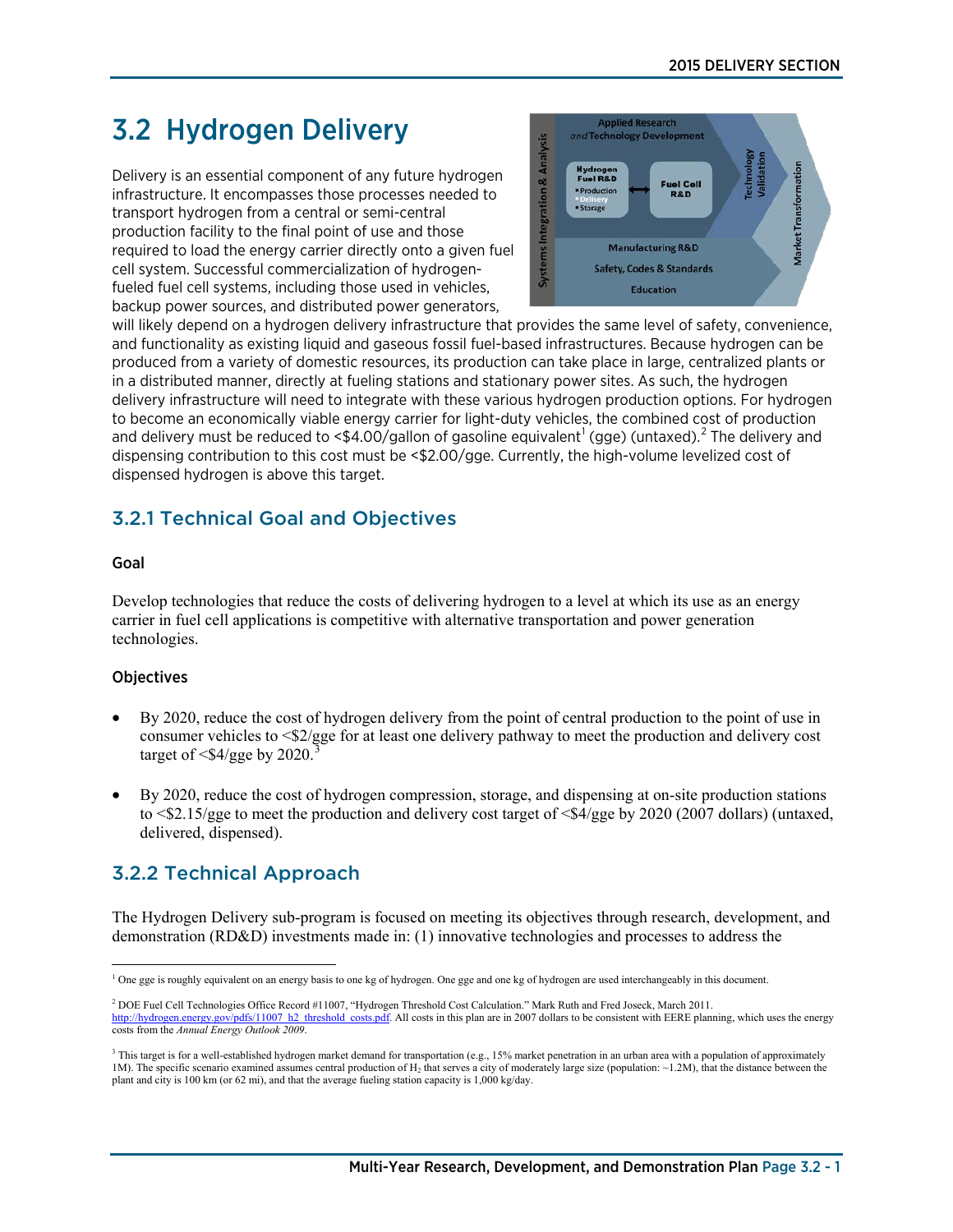challenges of low-cost, reliable hydrogen delivery and (2) infrastructure modeling, including delivery pathway analysis and optimization. Toward this end, the Hydrogen Delivery sub-program's efforts will be coordinated with other sub-program endeavors in the Fuel Cell Technologies Office (The Office), other U.S. Department of Energy (DOE) programs that have similar objectives, and related activities conducted by the U.S. Department of Transportation (DOT) and U.S. Department of Commerce (DOC). Individual projects will address the barriers outlined in Section 3.2.5, and progress toward meeting sub-program objectives will be measured against the technical targets outlined in Tables 3.2.3 and 3.2.4.

#### Hydrogen Transport and Fueling Options

The production of hydrogen is a relatively large and growing industry. In the United States alone, over 9 million metric tons of hydrogen are produced annually,<sup>[4](#page-1-0)</sup> mostly for use as an industrial feedstock. The majority is produced at or near petroleum refineries and ammonia plants—the primary users of industrial hydrogen. More than 1,[5](#page-1-1)00 miles of hydrogen pipelines<sup>5</sup> serve regions with high concentrations of industrial hydrogen users, along the Gulf coast, near Los Angeles, and near Chicago along the lower portion of Lake Michigan.<sup>[6](#page-1-2)</sup> The comparatively smaller merchant hydrogen market is serviced by cryogenic liquid hydrogen trucks or gaseous hydrogen tube trailers.

With respect to fuel cell use, processes associated with the delivery of hydrogen can be categorized either as transport operations, involving the transmission and distribution of hydrogen from one point to another; or as fueling operations, involving the transfer of hydrogen into the final receiving device (e.g., to an onboard storage tank). Hydrogen delivery from a centralized or semi-centralized production facility requires both transport and fueling operations, while delivery operations associated with distributed production (i.e., on-site production directly at the point of use) typically involve only gaseous fueling operations—see figure 3.2.2 (a) for details. There are three means by which hydrogen is commonly transported, shown schematically in Figures 3.2.1 (a)–(c), as a liquid by cryogenic tank truck or as a compressed gas by tube trailer or by pipeline. Also shown in Figure 3.2.1 (d) is a fourth option, transport in solid or liquid carrier form—an approach that is still in research and development (R&D). While the first three pathways involve the transport of molecular hydrogen, the latter approach employs a material that chemically binds or physisorbs hydrogen. A fifth option that is also in R&D is the transport of hydrogen as a cryogenic gas at temperatures of around 80 K. DOE's component technical targets for these last two options (delivery via solid or liquid carriers and delivery as a cryogenic gas) are currently under development.

<span id="page-1-0"></span> $\overline{a}$ <sup>4</sup> DOE Fuel Cell Technologies Office Record #12014, "Current U.S. Hydrogen Production." Fred Joseck, June 2012. http://hydrogen.energy.gov/pdfs/12014\_current\_us\_hydrogen\_production.pdf.

<span id="page-1-1"></span><sup>&</sup>lt;sup>5</sup> Based on correspondence with the Pipeline and Hazardous Materials Safety Administration (PHMSA)'s on the 2013 Gas Transmission and Gathering Annual Data.

<span id="page-1-2"></span><sup>6</sup> By comparison, nearly 300,000 miles of onshore natural gas transmission pipeline exist in the United States. See "Annual Report Mileage for Natural Gas Transmission & Gathering Systems," PHMSA Calendar Year 2013[. http://1.usa.gov/1NA9HNu.](http://1.usa.gov/1NA9HNu)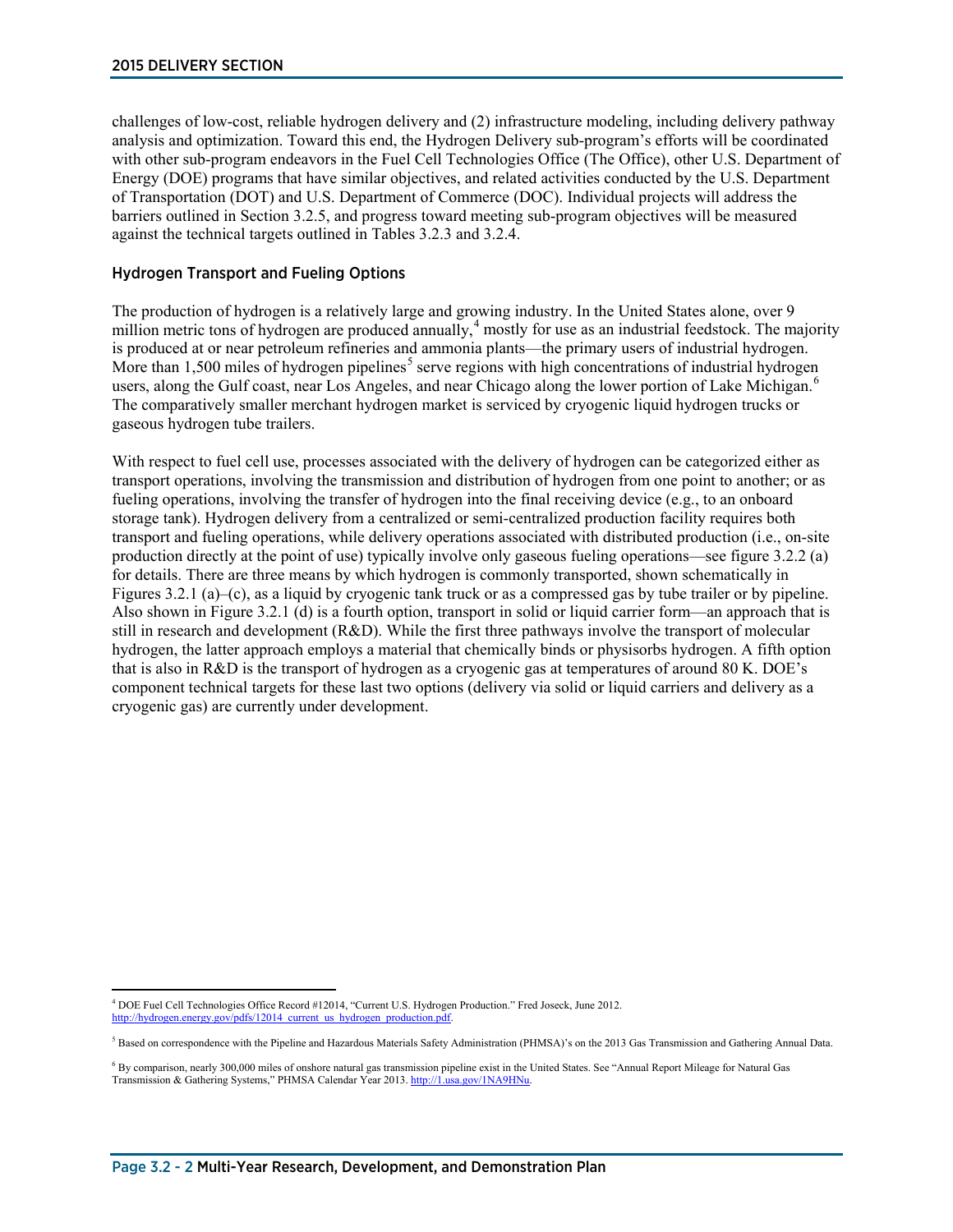

Figure 3.2.1 Basic hydrogen transport pathway options.

Each transport option consists of a series of process operations that in turn are composed of a set of individual process components. Conceivably, alternative pathways could be chosen that combine elements from two or more of these basic approaches. For example, gaseous hydrogen can be transported by pipeline to a terminal where it is liquefied for distribution by cryogenic tank truck (a practice currently employed at several North American facilities) or it could be transformed at the terminal into a carrier for subsequent distribution. To minimize delivery costs, transport logistics are optimized by geographic location, availability of operational resources (e.g., transmission and distribution pipelines, trucks, compressors), market size and type (urban, interstate, or rural), and customer needs. These pathways have evolved over time with the growth of the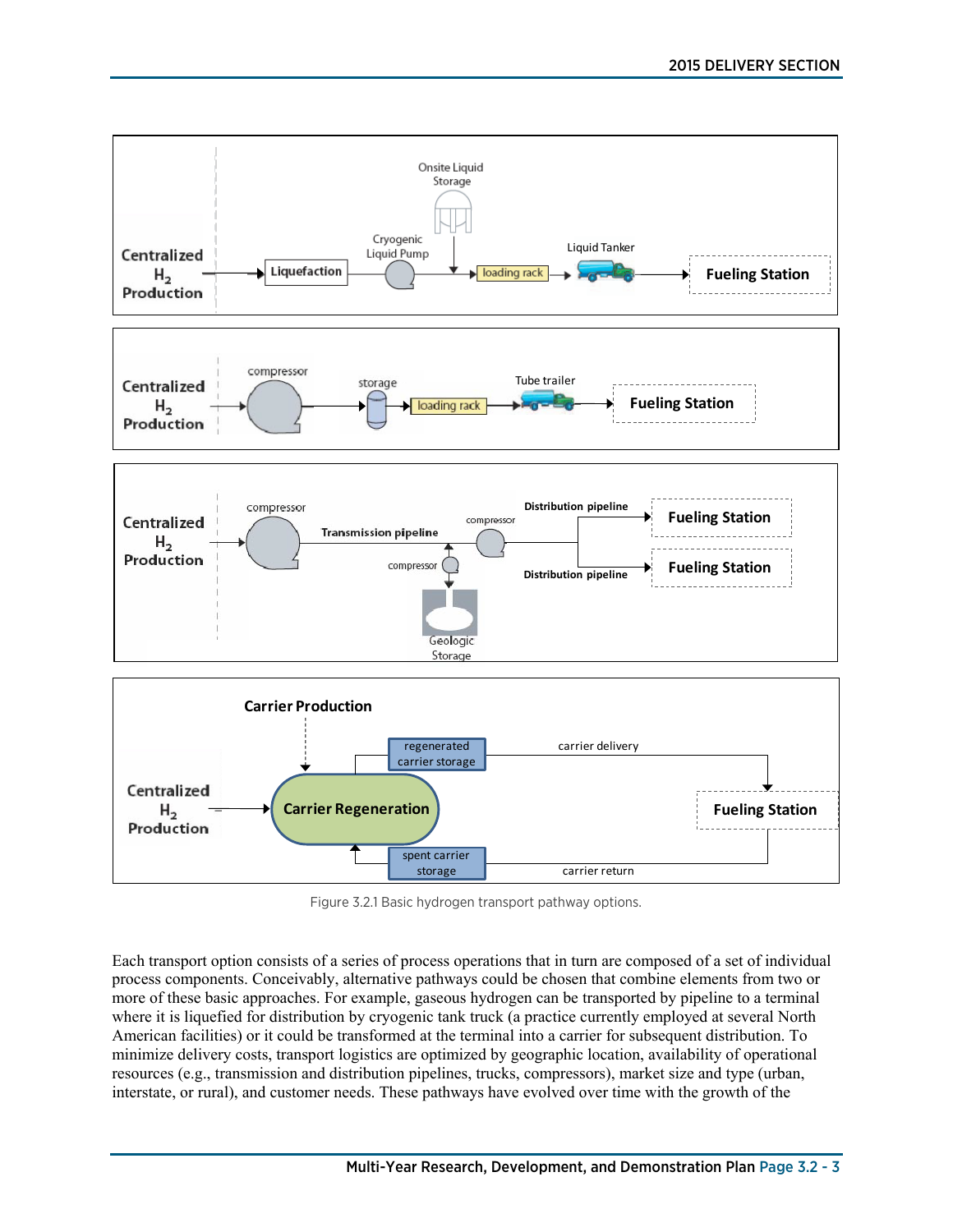industrial gas market and will continue to do so as various fuel cell markets emerge and expand and as new delivery technologies are developed and implemented.

The final point in the delivery chain for fuel cell applications are the fueling sites. At present, there are approximately 10 public fueling stations in the United States that supply hydrogen to over 125 light-duty fuel cell electric vehicles (FCEVs) and 20 fuel cell buses.[7](#page-3-0) An additional 41 public hydrogen fueling stations are planned by the end of 2015. While these current stations reside in California, development is expected by 2017 in the northeast region. The cost of dispensed hydrogen at these facilities can vary significantly depending on a number of factors, one of which is station capacity, or the maximum amount of hydrogen that can be dispensed daily at a given site and the utilization of the station. This quantity impacts the upstream method of hydrogen transport. High volume, high utilization stations benefit from liquid delivery, where lower volume and low utilization stations are better suited for gaseous tube trailer delivery to avoid boil off losses. More information on early market and near-term station design is available in the *Hydrogen Fueling Infrastructure Research and Station Technology (H2FIRST) Reference Station Design Task report.*<sup>[8](#page-3-1)</sup> In addition, a growing number of manufacturing facilities and distribution centers in the United States employ fuel cell-powered material handling equipment (MHE), such as forklifts,<sup>[9](#page-3-2)</sup> and are equipped with on-site fueling operations.





Figure 3.2.2 Typical hydrogen fueling options

<span id="page-3-0"></span> $\overline{a}$ <sup>7</sup> *Annual Evaluation of Fuel Cell Electric Vehicle Deployment and Hydrogen Fuel Station Network Development.* California Air Resources Board, June 2014. http://www.arb.ca.gov/msprog/zevprog/ab8/ab8\_report\_final\_june2014.pdf

<span id="page-3-1"></span><sup>8</sup> Se[e http://www.nrel.gov/docs/fy15osti/64107.pdf.](http://www.nrel.gov/docs/fy15osti/64107.pdf)

<span id="page-3-2"></span><sup>&</sup>lt;sup>9</sup> As of September 2014, fuel cell-powered forklifts had been deployed in at least 47 U.S. facilities.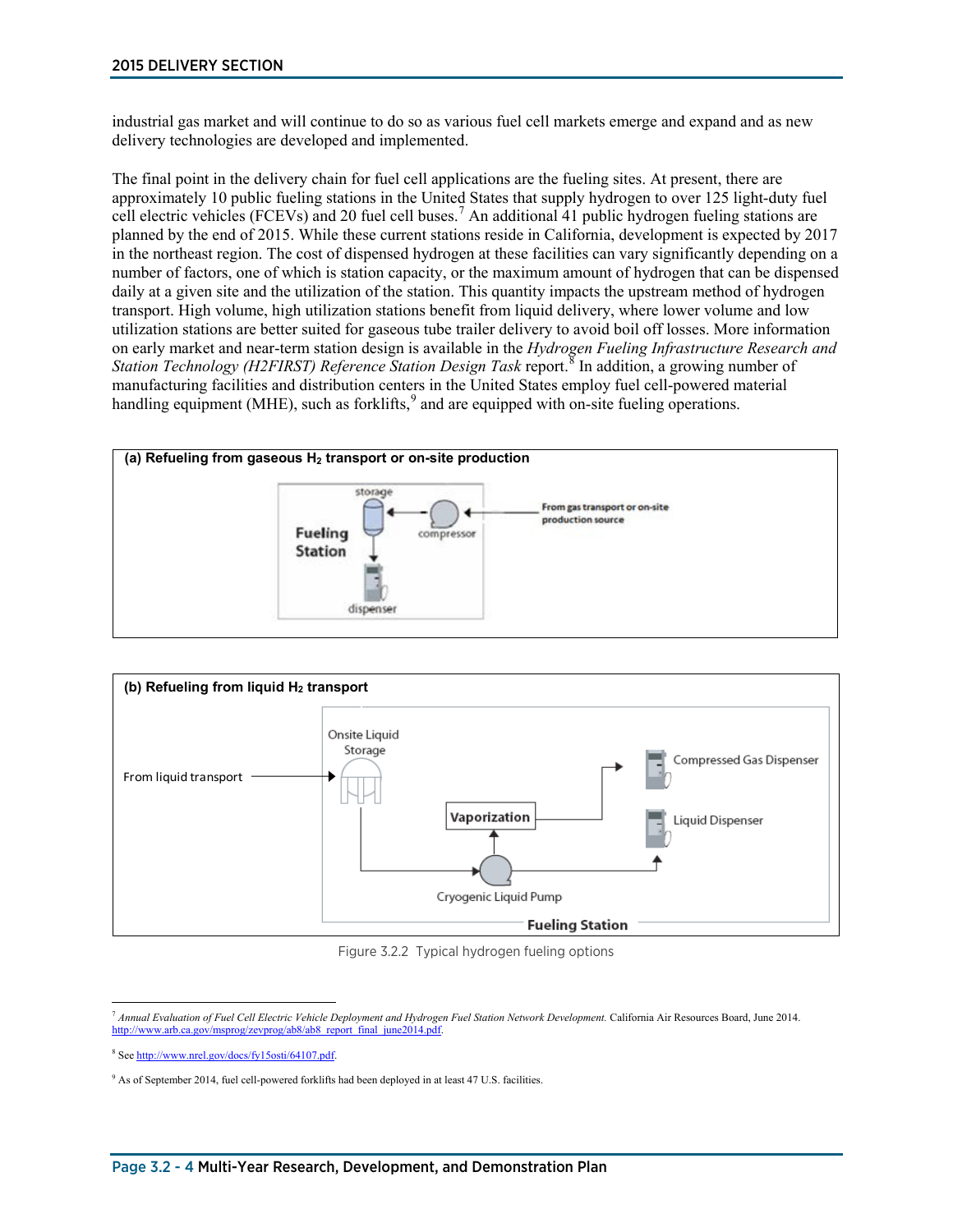Shown in Figure 3.2.2 are the key process operations employed at liquid- and gas-based hydrogen fueling stations. Note that the delivery of a hydrogen-bearing carrier would require a different series of fueling operations. In all cases, the costs associated with the fueling station are significant, representing as much as half of the overall delivery cost.

#### Hydrogen Transport and Fueling Operations and Components

Along many product delivery pathways are regional terminals that receive large volumes of the product and further process, apportion, and/or package it for final distribution to small retail outlets. In the case of hydrogen, the terminal might receive hydrogen (for example, in gaseous form from a pipeline) and further purify, compress, and load it onto tube trailers for distribution to various fueling sites. As shown in the schematic in Figure 3.2.3, there are a number of commonalities between process operations at each stage. As a result, improved technology developed for one stage of hydrogen delivery might also be applied at other points of the infrastructure. For example, improved storage technology could be used at both terminals and fueling stations. There is also the potential for pathway optimization through technology advances to reduce overall delivery cost. An example of this would be the development of high-pressure tube trailers that could deliver hydrogen gas to fueling stations at the desired dispensing pressure, thereby partially offsetting the need for multiple-stage, small-scale compressors at each of these sites using a single set of large-scale compression units at the terminal. Listed in Table 3.2.1 are the individual process components employed for both transport and fueling, along with a brief description of the commercial status of each. As outlined in Section 3.2.5, many of these will require improvement in order to establish a cost-effective hydrogen delivery infrastructure that meets the objectives defined above.



Figure 3.2.3 Commonality of process operations along a generic hydrogen delivery pathway.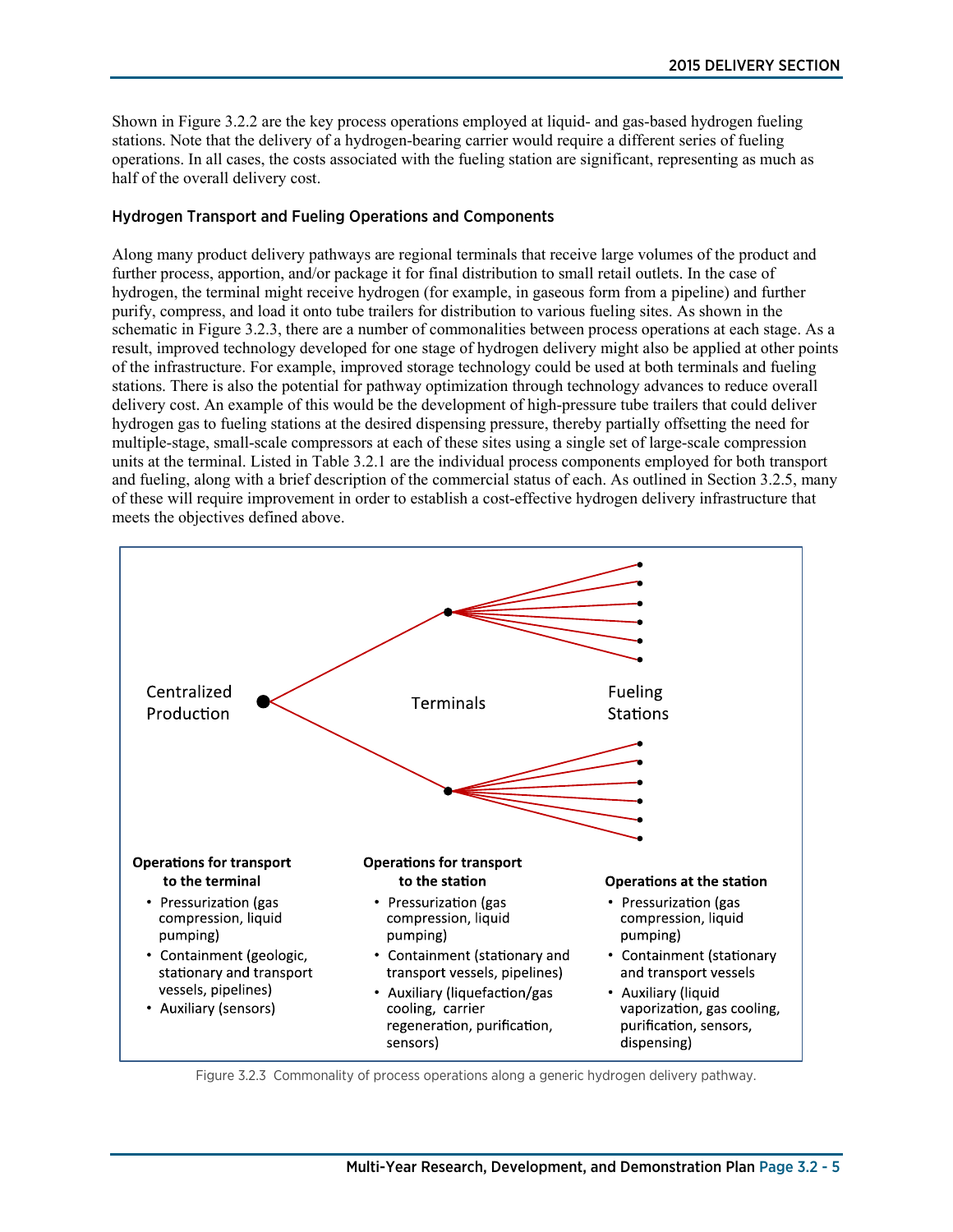|                      | Table 3.2.1 Hydrogen Delivery Infrastructure Components |                                                                                                                                                                                                                                                                                                                                                                                                                                                                                                                                                                                                                                                                                                                                                                                                                                                                                                                                                                                                                                                                                                                                                                                           |  |  |  |  |  |
|----------------------|---------------------------------------------------------|-------------------------------------------------------------------------------------------------------------------------------------------------------------------------------------------------------------------------------------------------------------------------------------------------------------------------------------------------------------------------------------------------------------------------------------------------------------------------------------------------------------------------------------------------------------------------------------------------------------------------------------------------------------------------------------------------------------------------------------------------------------------------------------------------------------------------------------------------------------------------------------------------------------------------------------------------------------------------------------------------------------------------------------------------------------------------------------------------------------------------------------------------------------------------------------------|--|--|--|--|--|
|                      | <b>Delivery</b><br>Component                            | <b>Current Status</b>                                                                                                                                                                                                                                                                                                                                                                                                                                                                                                                                                                                                                                                                                                                                                                                                                                                                                                                                                                                                                                                                                                                                                                     |  |  |  |  |  |
| Pressurization       | Gas<br>compressors                                      | Compression operations can be differentiated based on capacity and pressurization needs.<br>For pipeline transport, high flow rates (thousands of kg/hr) and relatively low pressures<br>(<10 MPa) and compression ratios (10:1) are required. The opposite is true at fueling<br>stations, where compressor flow rates may be 5-100 kg/hr and compression pressures as<br>high as 100 MPa (1,000 bar). Loading operations at terminals generally have intermediate<br>needs.<br>High flow rate reciprocating piston compressors are typically employed for pipeline<br>transport and terminal pressure vessel loading operations and high-pressure diaphragm<br>compressors are used at hydrogen fueling stations (although small reciprocating and<br>intensifier compressors are also used). Ionic liquid compressors are beginning to be<br>commercialized for use in low-to-moderate flow rate and high-pressure gas compression<br>operations.                                                                                                                                                                                                                                      |  |  |  |  |  |
|                      | Liquid<br>pumps                                         | Liquid $H_2$ is typically pressurized with specially designed centrifugal pumps. Cryogenic<br>reciprocating pumps have also been employed.                                                                                                                                                                                                                                                                                                                                                                                                                                                                                                                                                                                                                                                                                                                                                                                                                                                                                                                                                                                                                                                |  |  |  |  |  |
| Containment          | Pipelines                                               | This is the perceived lowest cost option for large-volume $H_2$ transport. However, because<br>the capital investment for pipelines is high, there must be a steady, high-volume gas<br>demand to justify the investment cost.<br>Transmission line pressures are typically 3-15 MPa (30-150 bar), while distribution line<br>pressures range from 1-5 MPa (10-50 bar). <sup>a</sup><br>Materials of construction are mild, low carbon steels. Embrittlement concerns for these<br>materials are far less than for higher strength steels and are further mitigated by proper<br>pipeline design. (There are some concerns with combined fatigue effects due to pressure<br>surging in the lines and with poor welds at pipe joints.)<br>Long pipelines for liquid hydrogen are currently cost prohibitive.                                                                                                                                                                                                                                                                                                                                                                               |  |  |  |  |  |
|                      | Gas storage                                             | The most common pressure vessel construction is the Type 1 steel tube. These are capable<br>of storing gaseous $H_2$ at pressures of 13.5-41 MPa (135-410 bar) and can be interconnected<br>to increase overall storage capacity.<br>Storage pressure is limited for over the road transport based on DOT regulations which<br>depend on vessel construction, vessel size, and transport container design. Current carrying<br>capacity for steel tube trailers is only about 300 kg (at ~18 MPa, or 180 bar).<br>Because of the limited amount of $H_2$ that can be transported by steel tube trailer, this<br>transport approach is economically constrained to a radius of ~300 km from the point of<br>production. Compressed hydrogen gas can also be delivered by rail, ship, and barge.<br>Composite pressure vessels are also available. Typically these cost more than steel vessels<br>of equivalent size, but generally will store $H_2$ at higher pressures (and therefore higher<br>capacity), and storage costs on a "per kg of $H_2$ stored" basis are often lower. The use of<br>composite vessels for tube trailer transport and for on-site storage is being developed. |  |  |  |  |  |
|                      | Geologic<br>storage                                     | Geologic storage is commonly used in the natural gas delivery infrastructure to store large<br>quantities of gas at modest pressures (~15-20 MPa, or ~150-200 bar). Caverns are typically<br>formed in impermeable salt domes to minimize gas loss.<br>There is one $H_2$ storage salt cavern site in the United States, at Lake Jackson, Texas, that<br>has been in operation for several decades and two others that have been built recently<br>(also in Texas).                                                                                                                                                                                                                                                                                                                                                                                                                                                                                                                                                                                                                                                                                                                       |  |  |  |  |  |
| Auxiliary Processing | Liquefaction<br>systems                                 | Over 90% of merchant hydrogen is transported in liquid form, which is currently the most<br>economical means of truck transport for large market demands (>100 kg/day) and for<br>distances greater than ~300 km. <sup>b</sup><br>There are 10 liquefaction plants in North America, each varying in capacity from 5,400-<br>32,000 kg/day. <sup>c</sup><br>These plants employ multiple cooling cycles (including pre-cooling with liquid $N_2$ , a<br>Brayton cycle, and a Joule-Thompson cycle) and are energy intensive, consuming energy in<br>amounts corresponding to $-$ 1/3 of the energy in the hydrogen.                                                                                                                                                                                                                                                                                                                                                                                                                                                                                                                                                                       |  |  |  |  |  |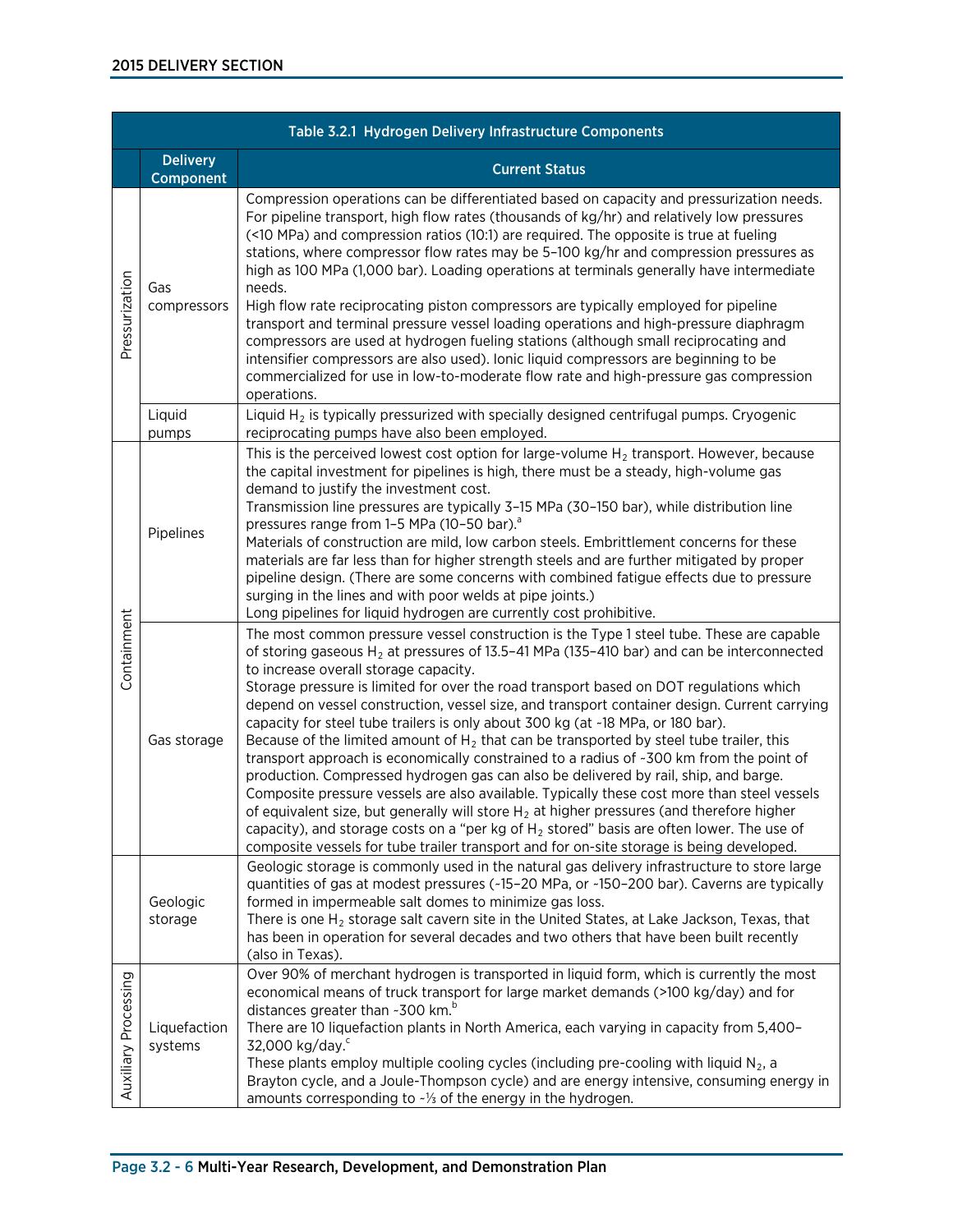|         | Table 3.2.1 Hydrogen Delivery Infrastructure Components |                                                                                                                                                                                                                                                                                                                                                                                                                                                                                                                                                                                                              |  |  |  |  |
|---------|---------------------------------------------------------|--------------------------------------------------------------------------------------------------------------------------------------------------------------------------------------------------------------------------------------------------------------------------------------------------------------------------------------------------------------------------------------------------------------------------------------------------------------------------------------------------------------------------------------------------------------------------------------------------------------|--|--|--|--|
|         | <b>Delivery</b><br>Component                            | <b>Current Status</b>                                                                                                                                                                                                                                                                                                                                                                                                                                                                                                                                                                                        |  |  |  |  |
|         | Gas cooling<br>systems                                  | 70-MPa (700-bar) dispensing of gaseous $H_2$ into Type IV tanks at a fill rate of 1.6 kg/min<br>currently requires pre-cooling of the gas to overcome the heat of compression and the<br>consequent effects on pressure vessel strength. <sup>c</sup>                                                                                                                                                                                                                                                                                                                                                        |  |  |  |  |
|         | Separators/<br>purifiers                                | Common practice is to use pressure swing adsorption to remove impurities from gaseous<br>hydrogen for use in fuel cells. This is done at the point of production. Other technologies<br>include membrane and cryogenic separation. Compressor lubricants are removed by<br>filtration.                                                                                                                                                                                                                                                                                                                       |  |  |  |  |
|         | Dispensers                                              | Commercial vehicle station gas dispensers often consist of a locking nozzle equipped for<br>communication with the tank to ensure proper pre-programmed fill rates, safety breakaway<br>hoses, electronically controlled delivery valving, and temperature/pressure compensated<br>metering in packaging that resembles a standard gasoline dispenser. Dispenser systems<br>exist that handle either 35- or 70-MPa (350- or 700-bar) gas pressure.                                                                                                                                                           |  |  |  |  |
|         | Sensors                                                 | Hydrogen is colorless and odorless, and its flames are virtually invisible in daylight.<br>Commercial hydrogen sensor technology currently can be categorized as one of six basic<br>types: electrochemical, palladium and palladium alloy film, metal oxide, pellistor, thermal<br>conductivity, and optical/acoustic devices.                                                                                                                                                                                                                                                                              |  |  |  |  |
|         | Evaporators                                             | Used to generate gas from liquid $H_2$ at a given pressure, these units are usually composed<br>of a series of finned heat exchangers that can be heated indirectly by air, water, or steam.                                                                                                                                                                                                                                                                                                                                                                                                                 |  |  |  |  |
| Carrier | Carrier<br>systems                                      | Currently not employed for $H_2$ transport. Preliminary assessments of various potential<br>carriers—including ammonia, liquid hydrocarbons, metal hydrides, adsorbents, and<br>chemical hydrogen storage materials-have not indicated that carrier materials offer a<br>significant economic advantage relative to molecular hydrogen solely for delivery needs.<br>However, R&D efforts continue to be supported through the onboard hydrogen storage<br>efforts, and the potential use of hydrogen carriers may be re-evaluated as additional<br>information or technology improvements become available. |  |  |  |  |

Final Report: Hydrogen Delivery Infrastructure Options Analysis. DE-FG36-05GO15032. Nexant, Inc., Dec. 2008. "Hydrogen Technologies,"<br>HySafe.org. http://www.hysafe.org/download/998/BRHS%20Chap2 Engineering version%200 9 0.pdf.

DOE Fuel Cell Technologies Office Record #9013, "Energy Requirements for Hydrogen Gas Compression and Liquefaction as Related to Vehicle Storage Needs." Monterey Gardiner, Oct. 2009. [http://www.hydrogen.energy.gov/pdfs/9013\\_energy\\_requirements\\_for\\_hydrogen\\_gas\\_compression.pdf](http://www.hydrogen.energy.gov/pdfs/9013_energy_requirements_for_hydrogen_gas_compression.pdf).

### Research Strategy

Hydrogen can become a key energy carrier in the United States only after critical economic and technical barriers to the development of a more expanded infrastructure are overcome. The needs for RD&D range from incremental improvements to major advances in technology. Research activities can be staged; i.e., it is anticipated that certain needs must be satisfied in the near term to solidify early fuel cell markets, while others do not need to be fully met until there are appropriate signs for more widespread consumer demand. In addition, several factors will impact the strategic choices made for Delivery sub-program RD&D investment, including: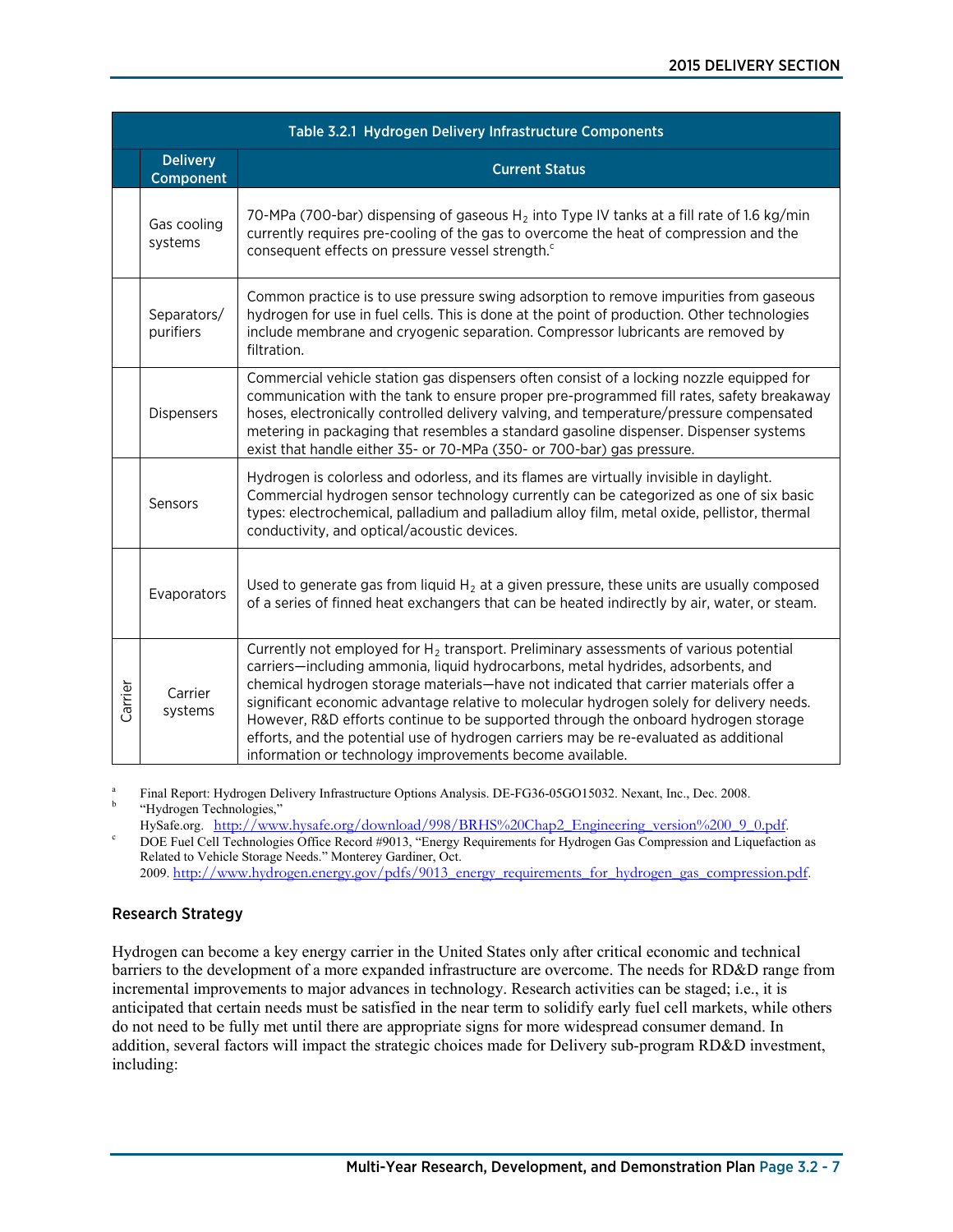- Emergence of potentially sustainable fuel cell markets—Sub-program support for emerging market applications will be critical in developing commercial acceptance and demand for fuel cell technology as well as establishing low-cost delivery technologies that can serve future markets. Nascent markets, such as the use of fuel cells in backup power sources and MHE, will likely continue to take advantage of the present merchant hydrogen infrastructure. However, for these markets to grow and become sustainable, the levelized, as-dispensed cost of hydrogen must be reduced, including the delivery portion of that cost. Advances in delivery technology and process optimization that commercially entrench these early markets will also make the next set of market applications in the evolutionary chain (e.g., delivery vehicles and larger-scale distributed power generation) more economically attractive and therefore more viable.
- Hydrogen production strategy—The Fuel Cell Technologies Office's target for the untaxed, as-dispensed cost of hydrogen includes the costs of both production and delivery. Under several scenarios, there may be inherent trade-offs between the cost of production and the cost of delivery. Distributed hydrogen production, for example at the fueling site, eliminates costs associated with transporting hydrogen from a centralized or semi-centralized production facility. However, economies of scale associated with centralized or semi-centralized production result in lower production costs than experienced with smaller size, on-site production systems. In addition, it is possible to produce hydrogen at pressures higher than that delivered in current steam methane reforming practice. Again, there is a trade-off in the higher costs incurred with high-pressure production equipment versus the reduction in compression cost downstream at the fueling site.
- Required form of hydrogen for application—Fuel cell-powered forklifts often utilize 350-bar compressed hydrogen gas (CHG), while light-duty FCEVs will initially require 700-bar CHG for full range. The latter requires higher compression capability at FCEV fueling stations and a means of cooling the gas prior to dispensing (to avoid issues associated with hydrogen heating as it is compressed into the vehicle's tank), both of which represent higher fueling cost. In addition, the Storage sub-program is developing nextgeneration storage technologies that may require the delivery of cryogenic gaseous or liquid hydrogen or liquid delivery of chemical hydrogen storage materials that require off-board regeneration, each of which would require a different set of process operations than those currently used in fueling operations.
- Safety, codes and standards considerations—The implementation of codes and standards by regulating authorities ensures safe equipment/facility design, construction, and operation for every aspect of the hydrogen delivery infrastructure—including truck, rail, and pipeline transport; tank and geologic storage; handling at the terminal; and handling and dispensing at the fueling site. By nature, safety, codes and standards also affect the costs for all of these operations as well as for other factors such as insurance. Possible elimination or mitigation of processes constrained by regulation in favor of those less constrained can potentially reduce overall delivery cost as long as safety is not compromised. The development of safety equipment that facilitates lower cost operation, less land use, lower cost facility design (e.g., fueling station), or reduced insurance costs can have the same effect.

With the above in mind, the Delivery sub-program will be aligned along the following RD&D thrusts:

#### **1) Innovative Technologies and Processes to Address the Challenges of Low-Cost, Reliable Hydrogen Delivery**

The largest RD&D activity will concentrate on developing innovative process technologies that can reduce hydrogen transport and fueling costs. Investment decisions for these technologies will be guided by results from process and pathway optimization studies, as outlined for the analysis activity below. Stakeholder input and results from recent analyses indicate for long-term, high market penetration of light-duty FCEVs that advancements in the following delivery components would offer the greatest opportunity toward meeting the Office's cost target for as-dispensed hydrogen: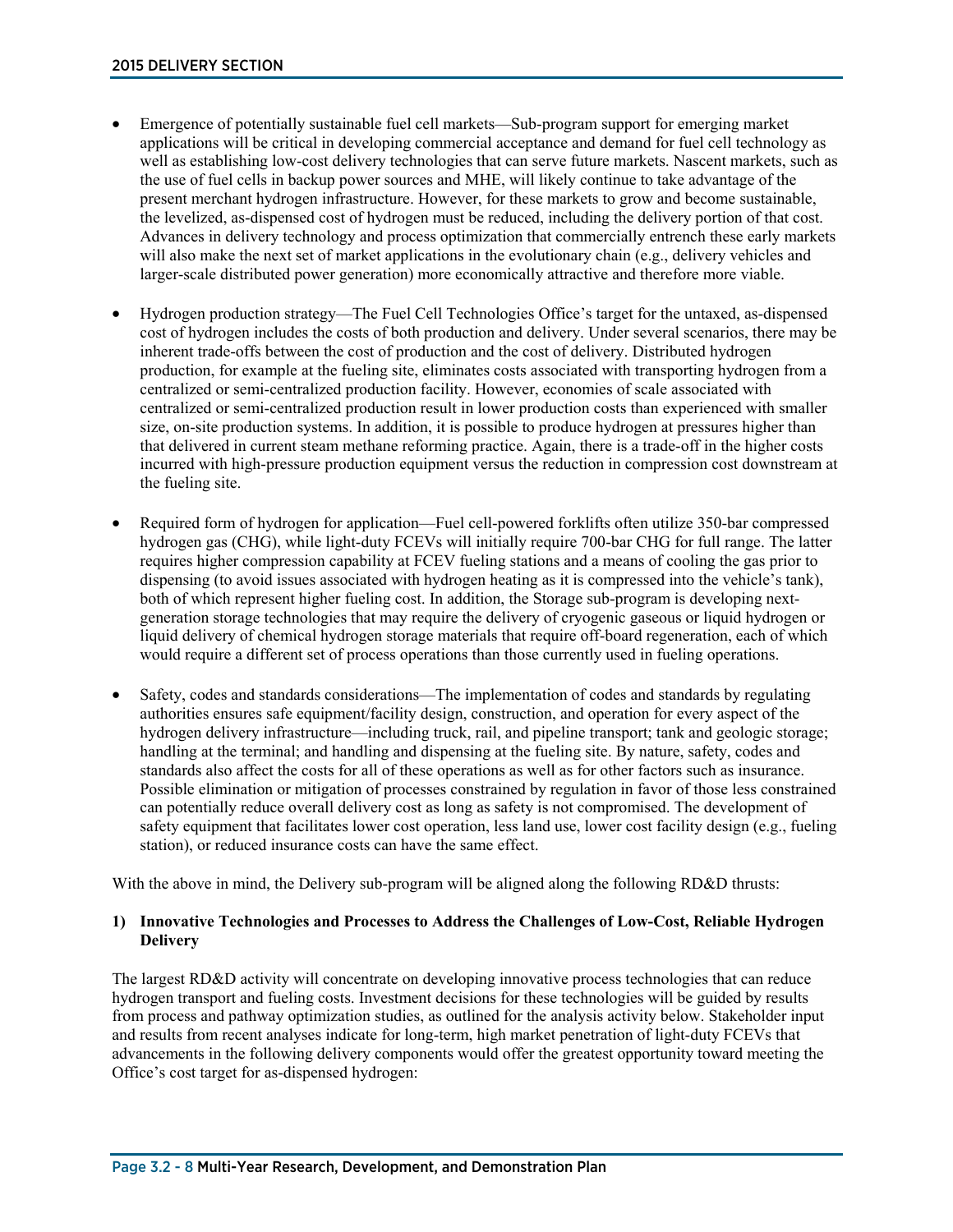- Low-cost, high-efficiency pressurization equipment—including gas compressors and cryo-compression liquid pumps.
- Advanced containment technology—including low-cost pipelines and high-pressure gas transport and stationary storage vessels.
- Auxiliary process units and enabling technologies—including novel hydrogen liquefaction or gas cooling systems; low-cost, high-reliability dispensers; and advanced materials and sensors that promote more economic delivery processes.

#### **2) Infrastructure Modeling**

#### *a. Delivery Pathway Analysis*

The publicly available Hydrogen Delivery Scenario Analysis Model (HDSAM)<sup>[10](#page-8-0)</sup> links together various hydrogen delivery component functions and costs to develop capacity/flow parameters for a variety of different potential hydrogen delivery infrastructure options. The model can be used to calculate the full cost of a given hydrogen delivery pathway, define underlying individual cost contributions, and examine the economic effects of new delivery technologies as a function of hydrogen demand, transport distance, and underlying finance factors (e.g., internal rate of return, insurance, land costs). In addition to stakeholder feedback, this modeling tool provides a means of identifying those processes or factors likely to have the greatest impact on delivery cost for future subprogram technology development. Future efforts will include: (1) refining the cost inputs and assumptions made to the model as new data become available, (2) assessing the potential impact of current technology development projects on hydrogen delivery cost as a means of measuring individual project progress towards the targets listed in Tables 3.2.3 and 3.2.4, and (3) evaluating the impact of hydrogen production and onboard storage technologies on delivery pathway options, operations, and costs. Of particular strategic importance to The Office is an investigation of delivery pathway options for emerging markets such as MHE to identify key near-term technical and cost barriers for these.

#### *b. Delivery Pathway Optimization*

HDSAM also allows one to examine trade-offs between components and process operations along any potential delivery pathway and determine the effects of individual process or equipment optimization in minimizing overall cost, in essence carrying out a "deep-dive" to frame the engineering limits for competing process technologies. While the infrastructure analysis activity described above will identify key cost contributors, this research thrust will investigate how these contributors can be mitigated or eliminated through hypothetical but practical changes in technology. This will afford a more deliberate basis for making invest-ments in new delivery technology. The example of advanced high-pressure tube trailers is one possible technology topic for consideration. Another includes understanding hydrogen temperature effects. For example, a recent preliminary analysis suggests that cooling hydrogen to 70–90 K at a production site or terminal, transporting it in insulated tube trailers, and charging cold gas to the vehicle may offer significant delivery cost advantages as well as achieve a higher volumetric FCEV storage efficiency due to the higher density of the cold hydrogen gas relative to ambient gas. Again, initial efforts will focus on emerging markets to provide immediate value to The Office.

*c. Station Design Optimization*

The Hydrogen Refueling Station Analysis Model (HRSAM) focuses on the analysis and optimization of the near-term hydrogen refueling station. It enables one to examine trade-offs between station

<span id="page-8-0"></span> $\overline{a}$ <sup>10</sup> HDSAM V2.3. [http://www.hydrogen.energy.gov/h2a\\_delivery.html.](http://www.hydrogen.energy.gov/h2a_delivery.html)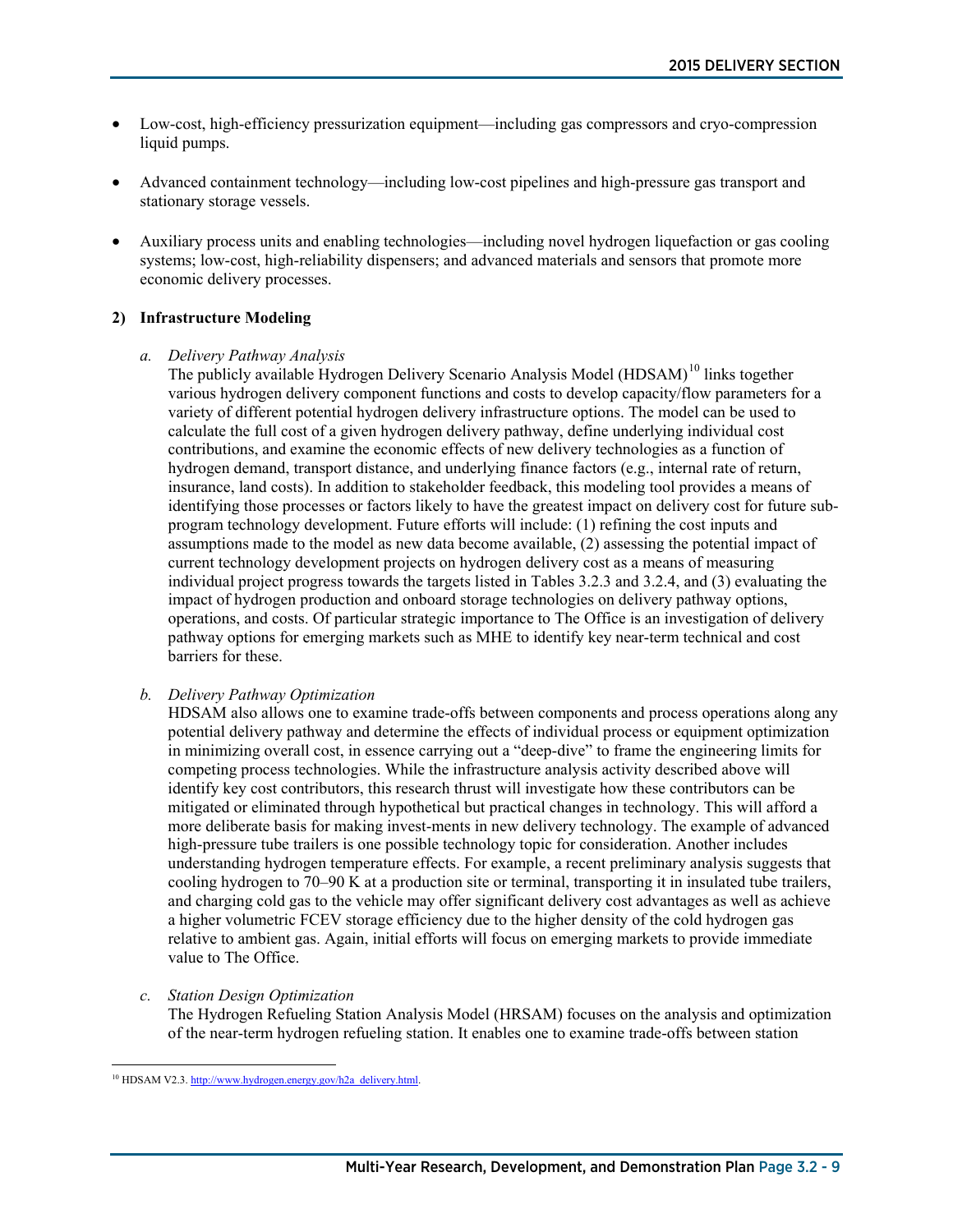types, capacities, and peak performance. The model estimates the cost and capability of near-term stations designed to meet the SAE J2601 fueling protocol. The model was developed to support the public private partnership H2USA to enable analysis of near-term stations. The model helps to identify key cost contributors and how these contributors can be mitigated or eliminated through changes in the station design. The model also allows for investigation into the effect of a ramped utilization rate and can identify station sizes that are most optimal for a developing market. The tool was designed to be compatible with the Hydrogen Financial Analysis Tool (H2FAST) developed by the Systems Analysis team.

### 3.2.3 Programmatic Status

Projects currently funded by the Delivery sub-program are shown in Table 3.2.2. Activities focused on pressurization technology development include the design of centrifugal compressors for high hydrogen flow rates, an electrochemical means of achieving high compression ratios for fueling applications, and the evaluation of ionic liquid compression of hydrogen gas and reciprocating pumping of hydrogen liquid. Advanced pressurized containment technologies being developed include the design of high-pressure gas vessels for transport and stationary storage, the characterization of hydrogen embrittlement enhanced fatigue in base and weld metal sections of common pipeline steels, and the evaluation of fiber-reinforced polymers as alternative pipeline materials. In addition, magnetic refrigeration is being explored for hydrogen liquefaction. Analysis efforts include the use of HDSAM and other models to benchmark the projected costs of technologies in development against those of technologies currently employed by industry, to evaluate various delivery pathway costs for the MHE market, and to carry out a detailed optimization analysis of gas compression.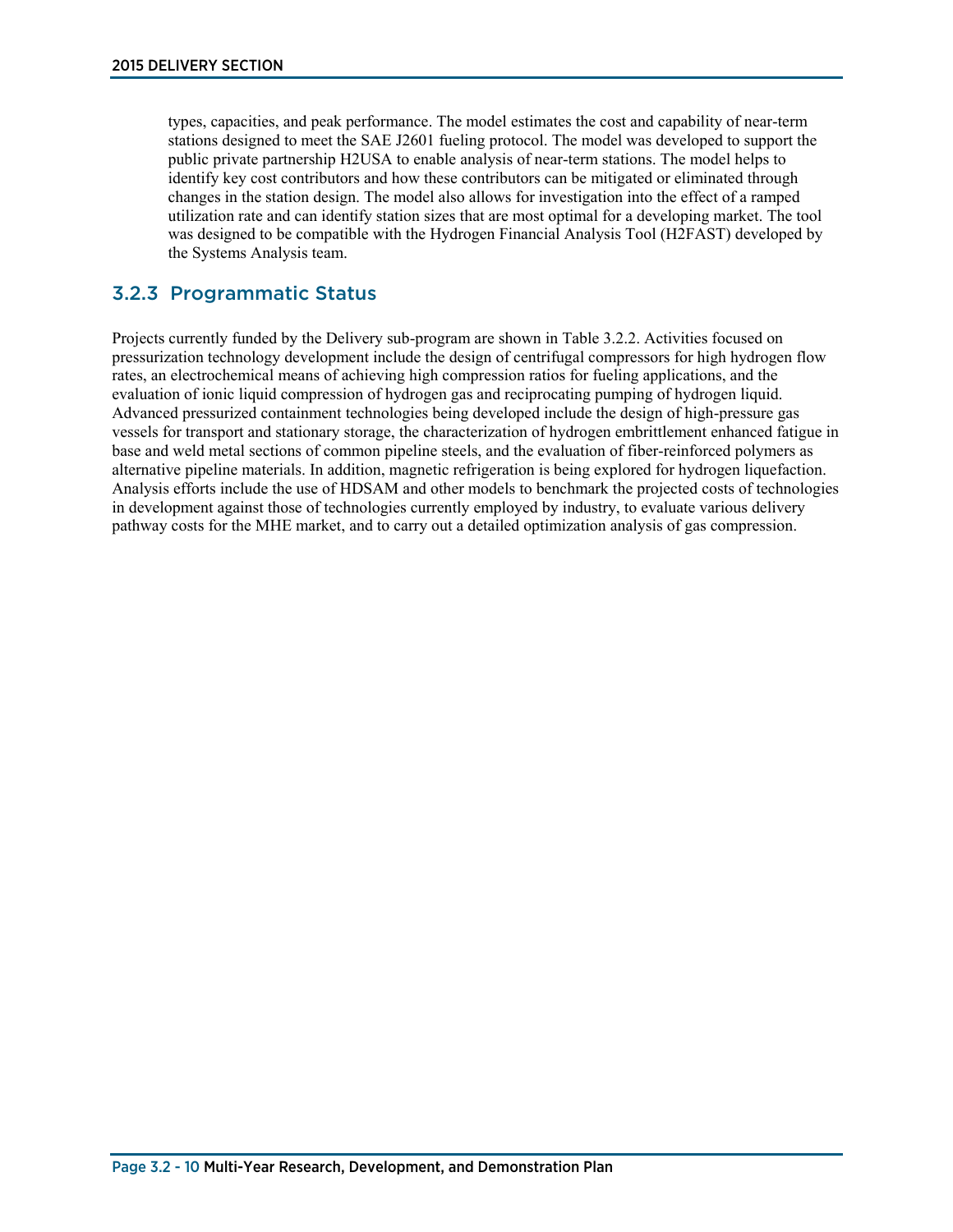| Table 3.2.2 Current (2015) Hydrogen Delivery Projects                                                                                                              |                                                                                                                                                                        |                                                                                                                                                                                                                                                                                                                                |  |  |  |
|--------------------------------------------------------------------------------------------------------------------------------------------------------------------|------------------------------------------------------------------------------------------------------------------------------------------------------------------------|--------------------------------------------------------------------------------------------------------------------------------------------------------------------------------------------------------------------------------------------------------------------------------------------------------------------------------|--|--|--|
| <b>Challenge</b>                                                                                                                                                   | Approach                                                                                                                                                               | <b>Activities</b>                                                                                                                                                                                                                                                                                                              |  |  |  |
| <b>Analysis</b>                                                                                                                                                    |                                                                                                                                                                        |                                                                                                                                                                                                                                                                                                                                |  |  |  |
| Identify the cost-effective<br>options for hydrogen delivery                                                                                                       | Evaluate pathways and<br>processes for delivering<br>gaseous or liquid hydrogen<br>and novel carriers under<br>various technology market<br>and financial assumptions. | Argonne National Laboratory (ANL) and<br>Pacific Northwest National Laboratory<br>(PNNL): Evaluates delivery options for the<br>light-duty vehicle market, carries out a<br>detailed engineering and economic<br>evaluation of station technologies, and<br>evaluates the trade-offs along the<br>competing delivery pathways. |  |  |  |
| Pressurization                                                                                                                                                     |                                                                                                                                                                        |                                                                                                                                                                                                                                                                                                                                |  |  |  |
| Compression: Increase the<br>reliability, reduce the cost, and<br>improve the energy efficiency of<br>gaseous hydrogen compressors.                                | Develop improved<br>compression technologies for<br>gaseous hydrogen.                                                                                                  | Southwest Research Institute: Develops,<br>fabricates, and tests a linear motor<br>reciprocating compressor. The design<br>proposed incorporates several key                                                                                                                                                                   |  |  |  |
| Pumps: Increase the reliability,<br>reduce the cost, and improve the<br>energy efficiency of liquid<br>hydrogen pumps.                                             | Develop improved<br>compression technologies for<br>liquid hydrogen.                                                                                                   | components that have been<br>demonstrated at TRL 4 or higher with the<br>goal to improve compressor reliability and<br>efficiency.                                                                                                                                                                                             |  |  |  |
| Containment                                                                                                                                                        |                                                                                                                                                                        |                                                                                                                                                                                                                                                                                                                                |  |  |  |
| Pipelines: Reduce installed costs<br>and ensure safety, reliability, and<br>durability.                                                                            | Resolve concerns about<br>hydrogen embrittlement of<br>steel and evaluate new<br>materials for pipeline delivery<br>of hydrogen.                                       | Sandia National Laboratories (SNL): Tests<br>and models pipeline and weld materials.<br>Savannah River National Laboratory<br>(SRNL): Evaluates low-cost fiber-<br>reinforced polymer (FRP) composite<br>pipelines.<br>Lincoln Composites: Develops a high-                                                                    |  |  |  |
| Tube trailer and storage vessels:<br>Reduce capital cost on a $\frac{5}{kg}$ H <sub>2</sub><br>stored basis while ensuring<br>safety, reliability, and durability. | Develop vessels that can<br>store gas under higher<br>pressure and/or reduced<br>temperature.                                                                          | pressure, composite tube trailer vessel.<br>Oak Ridge National Laboratory: Develops<br>an in-ground reinforced concrete-based<br>vessel.<br>Wiretough Cylinders: Develops low-cost<br>wire wrapped cylinders for forecourt<br>stationary storage.                                                                              |  |  |  |
| <b>Auxiliary</b>                                                                                                                                                   |                                                                                                                                                                        |                                                                                                                                                                                                                                                                                                                                |  |  |  |
| Liquefaction: Reduce the capital<br>cost and improve the energy<br>efficiency of hydrogen<br>liquefaction.                                                         | Explore new approaches to<br>hydrogen liquefaction.                                                                                                                    | PNNL: Demonstrates at laboratory scale<br>an alternative method of cryogenically<br>cooling $H_2$ to <20 K via magnetic<br>refrigeration.                                                                                                                                                                                      |  |  |  |
| Dispensing                                                                                                                                                         |                                                                                                                                                                        |                                                                                                                                                                                                                                                                                                                                |  |  |  |
| Dispensers: Reduce cost, improve<br>reliability, and metering and<br>dispensing accuracy.                                                                          | Improve dispensing hose<br>reliability.                                                                                                                                | NanoSonic Inc.: Develops a safe, reliable,<br>and cost-effective hose for use at<br>hydrogen refueling stations.                                                                                                                                                                                                               |  |  |  |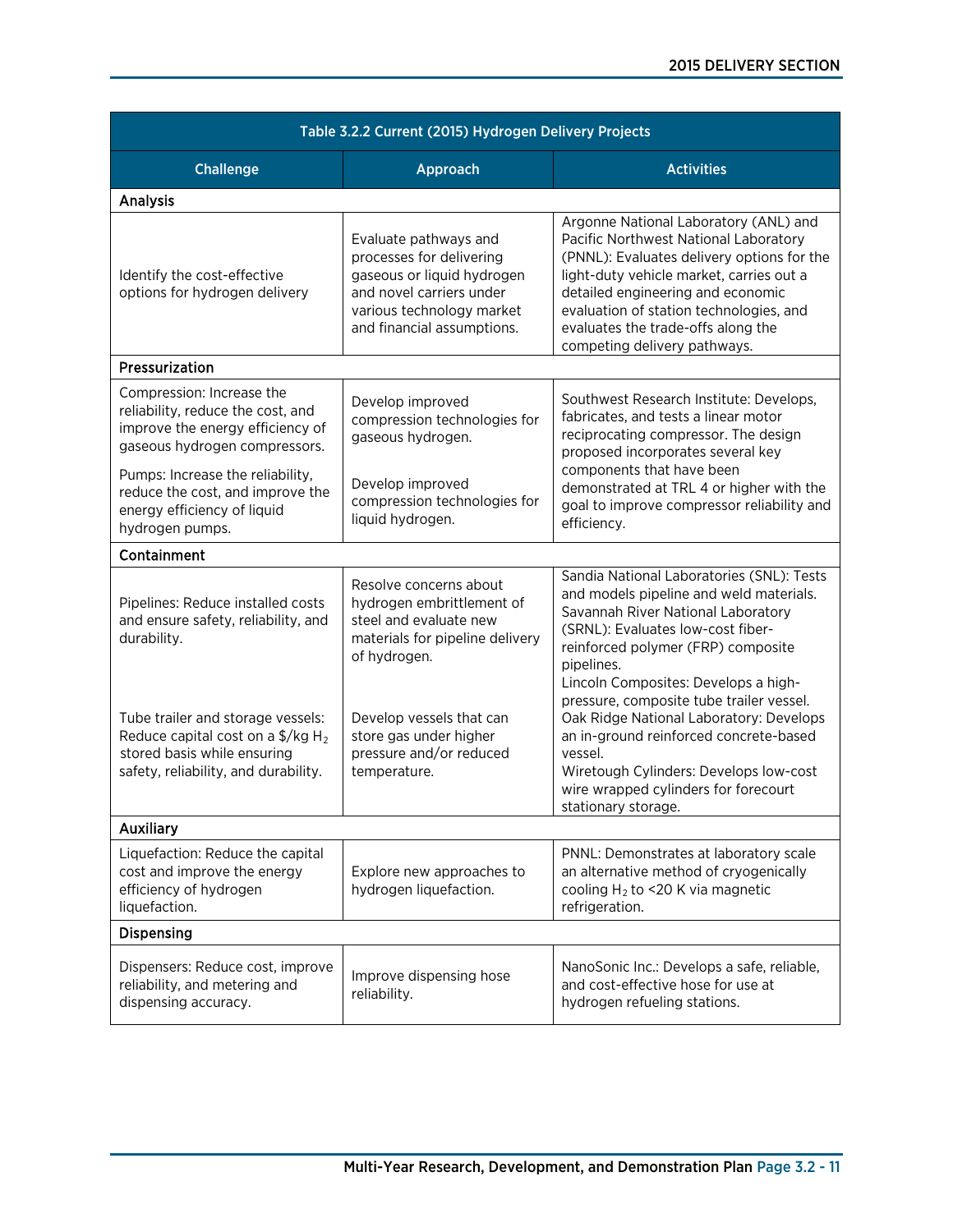## 3.2.4 Technical Challenges

#### Cost and Energy Efficiency

The overarching techno-economic challenge for this sub-program is to reduce the cost of hydrogen delivery so that stakeholders can achieve the return on investment required for infrastructure build out. Without costcompetitive hydrogen sourcing, fuel cell technology will not be economically viable for broad market application. To meet the long-term target of  $\langle $2.00/gge$  (i.e., the delivery cost half of the total H<sub>2</sub> cost  $t_{\text{target}}$ ),  $t_{\text{1}}$  significant improvements in delivery technology are required. For example, if pipeline transport is to be employed at greater scale, the capital cost for pipeline procurement and installation needs to be reduced while maintaining the same level of safety and reliability that has been achieved for the last 50+ years in the industrial gas market experience. If cryogenic liquid transport is to be used in higher volume, the capital cost and energy efficiency associated with liquefaction must be improved dramatically and losses due to vaporization need to be minimized. The use of gaseous tube trailers could be very attractive if their carrying capacities can continue to be increased, perhaps through the use of higher pressure and/or cooled gas or the use of a novel carrier in the tubes. The gas compression technology used at terminals and fueling sites must be more reliable (i.e., reducing the need for backup units), require less/easier maintenance, and be lower cost. In general, the costs at fueling sites need to be brought down to a level that ensures a positive return on investment can be realized far more quickly than is currently projected.

#### Hydrogen Purity Requirements

Polymer Electrolyte Membrane (PEM) fuel cell stacks require very high-quality hydrogen (see Appendix C). If the hydrogen is produced at the required specifications, then design of the delivery infrastructure must either guard against contamination or provide for a final purification step just prior to dispensing. Alternatively, hydrogen could be produced at lower purity levels and purified to specification further downstream along the delivery pathway prior to dispensing. The optimum purification strategy that will minimize overall costs will depend on the nature of the potential contamination issues and thus the technologies employed across production and delivery. The delivery research plan includes inputs and outputs across Hydrogen Production, Delivery, Storage, Fuel Cells, and Systems Analysis to coordinate this strategy.

#### Hydrogen Leakage

Diatomic hydrogen is a very light molecule and can diffuse at much higher rates than other fuel or energy carrier gases, such as natural gas. This property introduces unique challenges in designing process equipment and selecting suitable materials of construction that mitigate hydrogen leakage. Currently, significant leakage issues are avoided in the handling and use of large quantities of hydrogen in industrial settings because process operations are highly monitored and equipment is maintained and operated by trained, skilled operators. The establishment of hydrogen as a major energy carrier, where it will be handled in more open settings at times by the general public (e.g., vehicle fueling), will require robust system design and engineering and appropriate safety measures for many of the processes discussed above.

#### Analysis of Infrastructure Trade-Offs

HDSAM offers a means of identifying key cost contributors for various delivery scenarios. To date, its use for this purpose has specifically focused on long-term fuel cell applications, notably a light-duty FCEV market. However, it is recognized that the infrastructure for long-term markets will likely grow out of that which initially develops around smaller near-term fuel cell applications markets. Analysis of the delivery options and

<span id="page-11-0"></span> $\overline{a}$ <sup>11</sup> DOE Fuel Cell Technologies Office Record #12001, "H<sub>2</sub> Production and Delivery Cost Apportionment." Scott Weil, Sara Dillich, Fred Joseck, and Mark Ruth, Dec. 2012[. http://www.hydrogen.energy.gov/pdfs/12001\\_h2\\_pd\\_cost\\_apportionment.pdf.](http://www.hydrogen.energy.gov/pdfs/12001_h2_pd_cost_apportionment.pdf)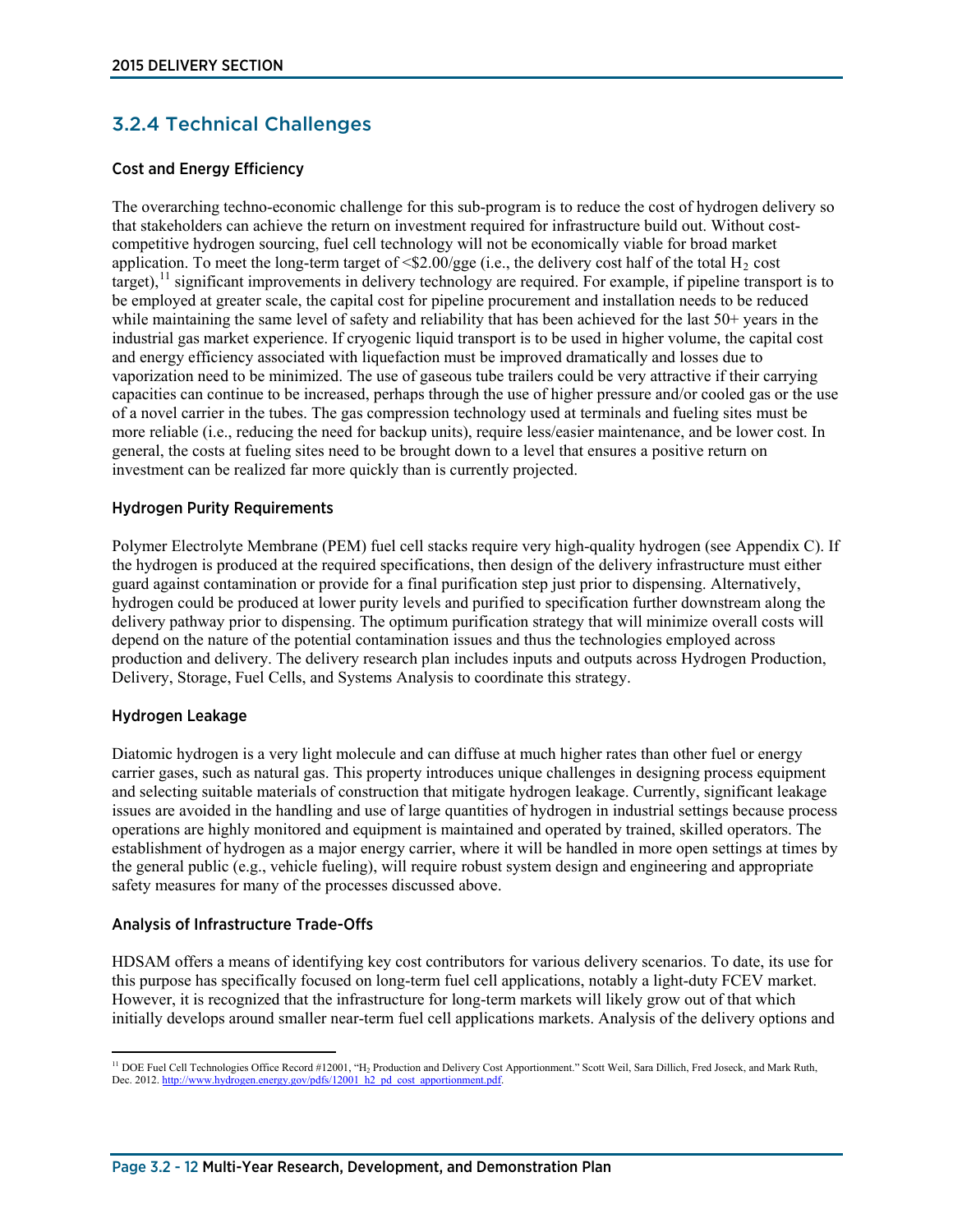challenges for these early markets is needed. In addition, a subsequent analysis must be undertaken that focuses on how potentially interdependent process operations (e.g., high-pressure storage and gas compression) can be optimized to reduce overall pathway costs. Other trade-off studies that should be conducted include: (1) an evaluation of the effects of production strategy (e.g., distributed and high-pressure production) on the as-dispensed cost of hydrogen, (2) further investigation of a cold  $({\sim}80 \text{ K})$  delivery pathway, and (3) an initial delivery operations analysis of alternative storage systems being developed for onboard FCEV storage in the Storage sub-program.

#### Technical and Cost Targets

The key to achieving the sub-program's goal and objectives is to reduce capital and operating costs and improve performance reliability for major delivery process technologies: pressurized containment (for stationary and transport operations), pressurization (compression and pumping), and liquefaction. The subprogram targets listed in Tables 3.2.4 are designed to meet the Program's cost targets for as-dispensed hydrogen. The Program's goal is for at least one delivery pathway to have an overall cost of \$2.00/gge of hydrogen by 2020, and for all delivery pathways (detailed in Figure 3.2.1) to ultimately cost <\$2.00/gge of hydrogen.<sup>[12](#page-12-0)</sup> HDSAM<sup>[13](#page-12-1)</sup> was used to perform the top-down analyses that guided each technology's individual cost targets (based on the Program's overarching cost targets). These individual targets were based on the current status of the technology and the potential for technological advancements in the future. The status of these technologies was determined through consultations with stakeholders and industry as well as analyses of industry data performed at ANL. Current costs were then adjusted for reductions that would be seen in a highvolume, mature market. The assumptions used to perform the top-down analyses that guided these targets are detailed in DOE Fuel Cell Technologies Office Record #13013.<sup>[14](#page-12-2)</sup>

The individual component targets for 2020 have been set such that the tube trailer delivery pathway meets the cost target of \$2.00/gge of hydrogen. The ultimate targets have been set such that the pipeline delivery and liquid hydrogen delivery pathways both achieve a cost of  $\leq 2.00/gge$ . Ultimate targets were not set for the tube trailer pathway because it is expected that gaseous hydrogen will be delivered primarily by pipelines in a mature, high-volume market.

<span id="page-12-0"></span> $\overline{a}$ <sup>12</sup> DOE Fuel Cell Technologies Office Record #12001, "H<sub>2</sub> Production and Delivery Cost Apportionment." Scott Weil, Sara Dillich, Fred Joseck, and Mark Ruth, Dec. 2012. http://www.hydrogen.energy.gov/pdfs/12001\_h2\_pd\_cost\_apportion

<span id="page-12-1"></span><sup>&</sup>lt;sup>13</sup> HDSAM V2.3. [http://www.hydrogen.energy.gov/h2a\\_delivery.html.](http://www.hydrogen.energy.gov/h2a_delivery.html)

<span id="page-12-2"></span><sup>&</sup>lt;sup>14</sup> DOE Fuel Cell Technologies Office Record #13013, "H<sub>2</sub> Delivery Cost Projections—2013." E. Sutherland, A. Elgowainy, and S. Dillich, Dec. 2013. [http://www.hydrogen.energy.gov/pdfs/13013\\_h2\\_delivery\\_cost\\_central.pdf.](http://www.hydrogen.energy.gov/pdfs/13013_h2_delivery_cost_central.pdf)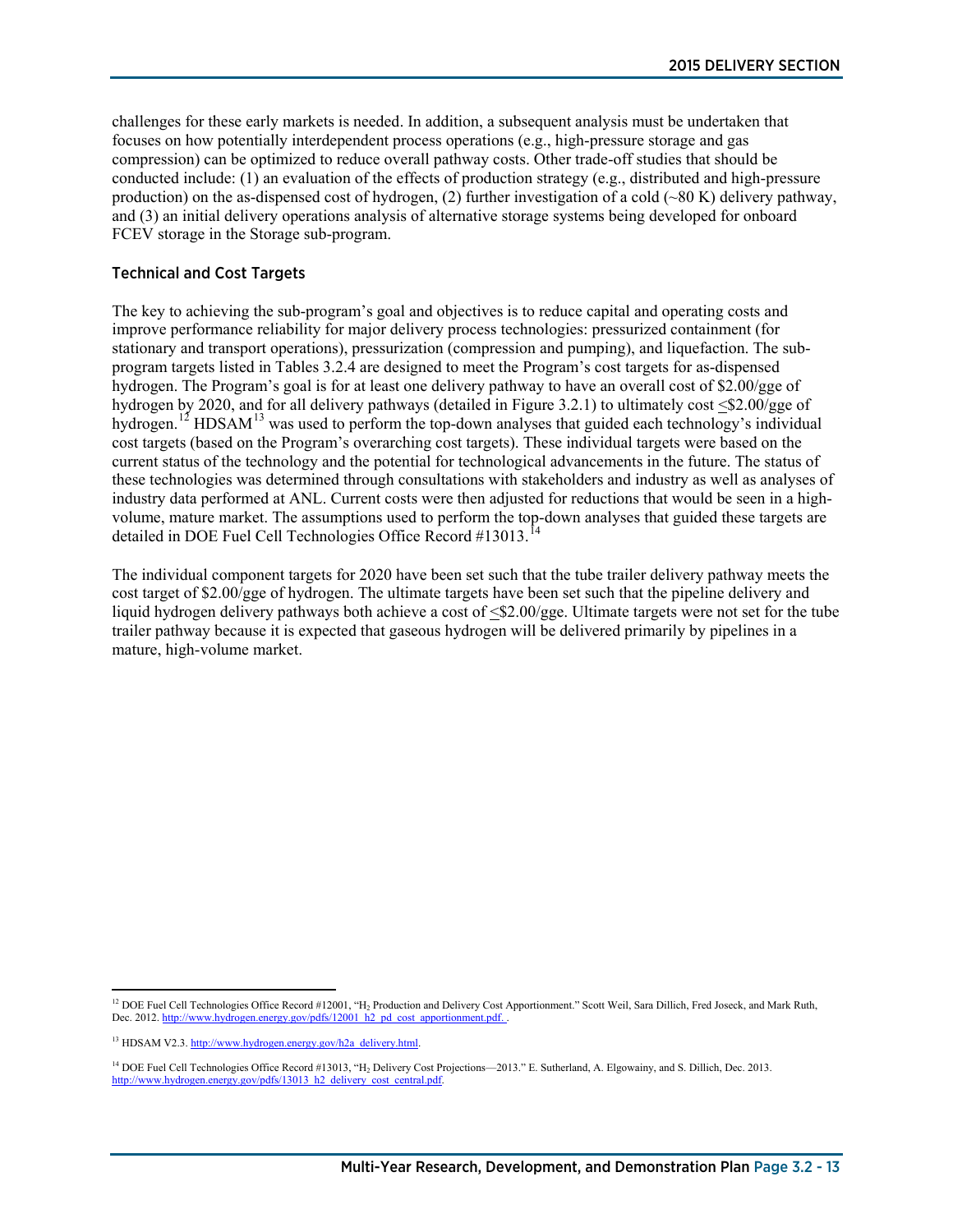| Table 3.2.3 Cost Targets for Hydrogen Delivery <sup>a</sup>                        |                                               |                                 |                                 |                                         |
|------------------------------------------------------------------------------------|-----------------------------------------------|---------------------------------|---------------------------------|-----------------------------------------|
| Category                                                                           | <b>FY 2011</b><br><b>Status</b> <sup>bb</sup> | <b>FY 2015</b><br><b>Status</b> | <b>FY 2020</b><br><b>Target</b> | <b>Ultimate</b><br>Target <sup>cc</sup> |
| Hydrogen Delivery Sub-Program Cost Targets                                         |                                               |                                 |                                 |                                         |
| Delivery costs associated with distributed H <sub>2</sub> production <sup>aa</sup> |                                               |                                 |                                 |                                         |
| Aggregate fueling station cost $(\frac{5}{9}$ gge)                                 | 2.50                                          | 2.19                            | 2.15                            | 1.70                                    |
| Delivery costs associated with centralized H <sub>2</sub> production <sup>aa</sup> |                                               |                                 |                                 |                                         |
| Aggregate cost of transport, distribution,<br>and fueling $(\frac{5}{9}$ gge)      | $3.60 - 4.40$                                 | $3.35 - 4.35$                   | 2.00                            | 2.00                                    |

| Table 3.2.4 Technical Targets for Hydrogen Delivery Components <sup>a</sup>                                              |                                               |                                 |                                 |                                               |
|--------------------------------------------------------------------------------------------------------------------------|-----------------------------------------------|---------------------------------|---------------------------------|-----------------------------------------------|
| Category                                                                                                                 | <b>FY 2011</b><br><b>Status</b> <sup>bb</sup> | <b>FY 2015</b><br><b>Status</b> | <b>FY 2020</b><br><b>Target</b> | <b>Ultimate</b><br><b>Target<sup>cc</sup></b> |
| <b>Gaseous Hydrogen Delivery</b>                                                                                         |                                               |                                 |                                 |                                               |
| <b>Pipelines: Transmission</b>                                                                                           |                                               |                                 |                                 |                                               |
| Total Capital Investment (\$/mile for an<br>8-in. diameter equivalent pipeline)<br>[excluding right-of-way] <sup>b</sup> | 765,000                                       | 765,000                         | 695,000                         | 520,000                                       |
| Transmission Pressure <sup>c</sup> (bar)                                                                                 | 70                                            | 70                              | 100                             | 120                                           |
| $H2$ Leakage<br>(% of hydrogen transported) <sup>d</sup>                                                                 |                                               | < 0.5%                          | $< 0.5\%$                       | < 0.5%                                        |
| Lifetime <sup>e</sup> (years)                                                                                            |                                               |                                 | 50                              | 50                                            |
| <b>Pipelines: Distribution: Trunk and Service Lines</b>                                                                  |                                               |                                 |                                 |                                               |
| Total Capital Investment (\$/mile for a 1-<br>in. pipeline) [excluding right-of-way] <sup>f</sup>                        | 440,000                                       | 355,000                         | 230,000                         | 140,000                                       |
| Distribution Pressure <sup>9</sup> (bar)                                                                                 | 40                                            | 100                             | 100                             | 120                                           |
| $H_2$ Leakage<br>(% of hydrogen transported) $^h$                                                                        |                                               | 0.02%                           | 0.02%                           | 50.02%                                        |
| Lifetime <sup>e</sup> (years)                                                                                            |                                               |                                 | 50                              | 50                                            |
| Pipeline, Terminal, and Geologic Storage Compressors (~ 200,000 kg H <sub>2</sub> /day peak flow, 20-bar inlet)          |                                               |                                 |                                 |                                               |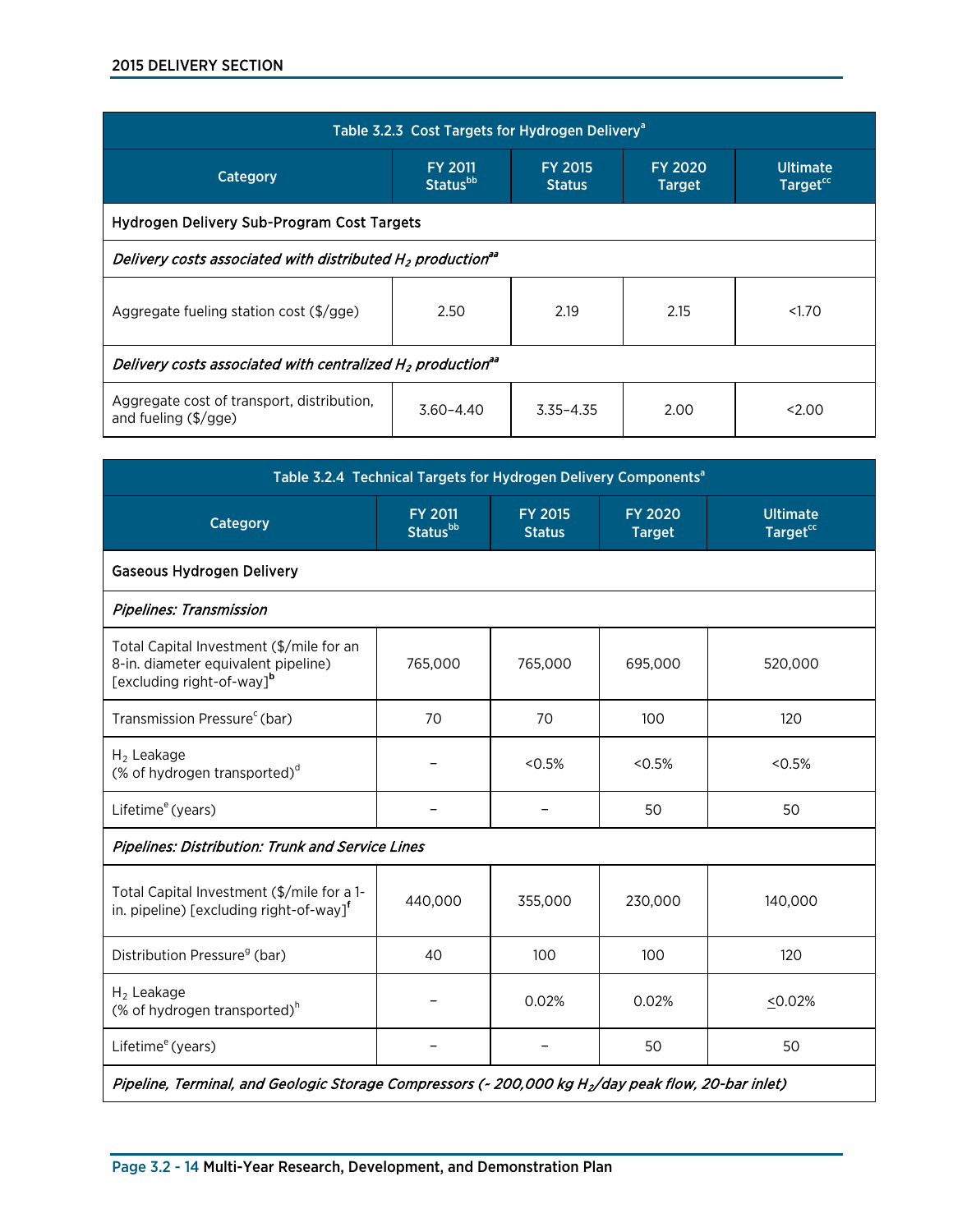| Table 3.2.4 Technical Targets for Hydrogen Delivery Components <sup>a</sup>                                           |                                               |                                         |                                         |                                         |
|-----------------------------------------------------------------------------------------------------------------------|-----------------------------------------------|-----------------------------------------|-----------------------------------------|-----------------------------------------|
| Category                                                                                                              | <b>FY 2011</b><br><b>Status</b> <sup>bb</sup> | <b>FY 2015</b><br><b>Status</b>         | <b>FY 2020</b><br><b>Target</b>         | <b>Ultimate</b><br>Target <sup>cc</sup> |
| Compressor Specific Energy (kWh/kg)'                                                                                  | Undefined                                     | 0.82                                    | 0.82                                    | 0.84                                    |
| Discharge Pressure (bar)                                                                                              | Undefined                                     | 100                                     | 100                                     | 120                                     |
| Uninstalled Capital Cost (\$) <sup>j</sup> (200,000<br>kg/day)                                                        | 5.4 million                                   | 5.5 million                             | 3.6 million                             | 1.8 million                             |
| Losses (% of $H_2$ throughput) <sup>k</sup>                                                                           | 0.5%                                          | 0.5%                                    | 0.5%                                    | < 0.5%                                  |
| Availability                                                                                                          | Low                                           | 85%                                     | 90%                                     | 90%                                     |
| Annual Maintenance Cost<br>(% of installed capital cost) $m$                                                          | 4%                                            | 6%                                      | 4%                                      | 2%                                      |
| Lifetime (years) <sup>dd</sup>                                                                                        |                                               | -                                       | 15                                      | $>15$                                   |
| Tube Trailer Terminal Truck Refueling Compressors (~ 300-kg H <sub>2</sub> /hr peak flow, 100-bar Input) <sup>n</sup> |                                               |                                         |                                         |                                         |
| Compressor Specific Energy (kWh/kg)                                                                                   |                                               | 1.1                                     | 1.1                                     | N/A                                     |
| Discharge Pressure (bar)                                                                                              |                                               | 550                                     | 550                                     | N/A                                     |
| Capacity (kg/hr)                                                                                                      |                                               | 40                                      | 300                                     | N/A                                     |
| Uninstalled Capital Cost (\$)                                                                                         |                                               | 250,000                                 | 450,000                                 | N/A                                     |
| Losses (% of $H_2$ throughput)                                                                                        |                                               | 0.5%                                    | 0.5%                                    | N/A                                     |
| Availability                                                                                                          |                                               | 90%                                     | 90%                                     | N/A                                     |
| Annual Maintenance Cost<br>(% of installed capital cost)                                                              |                                               | 10%                                     | 2%                                      | N/A                                     |
| Lifetime <sup>dd</sup> (years)                                                                                        |                                               | -                                       | 15                                      | $>15$                                   |
| Small Compressors: Fueling Sites (~ 100 kg H <sub>2</sub> /hr peak flow)                                              |                                               |                                         |                                         |                                         |
| Availability <sup>o</sup>                                                                                             | Low                                           | 70%-90%                                 | 85%                                     | 290%                                    |
| Compressor Specific Energy (kWh/kg) <sup>p</sup>                                                                      | 2.8                                           | 100-bar<br>pipeline<br>delivery:<br>1.6 | 100-bar<br>pipeline<br>delivery:<br>1.6 | 120-bar pipeline<br>delivery:<br>1.4    |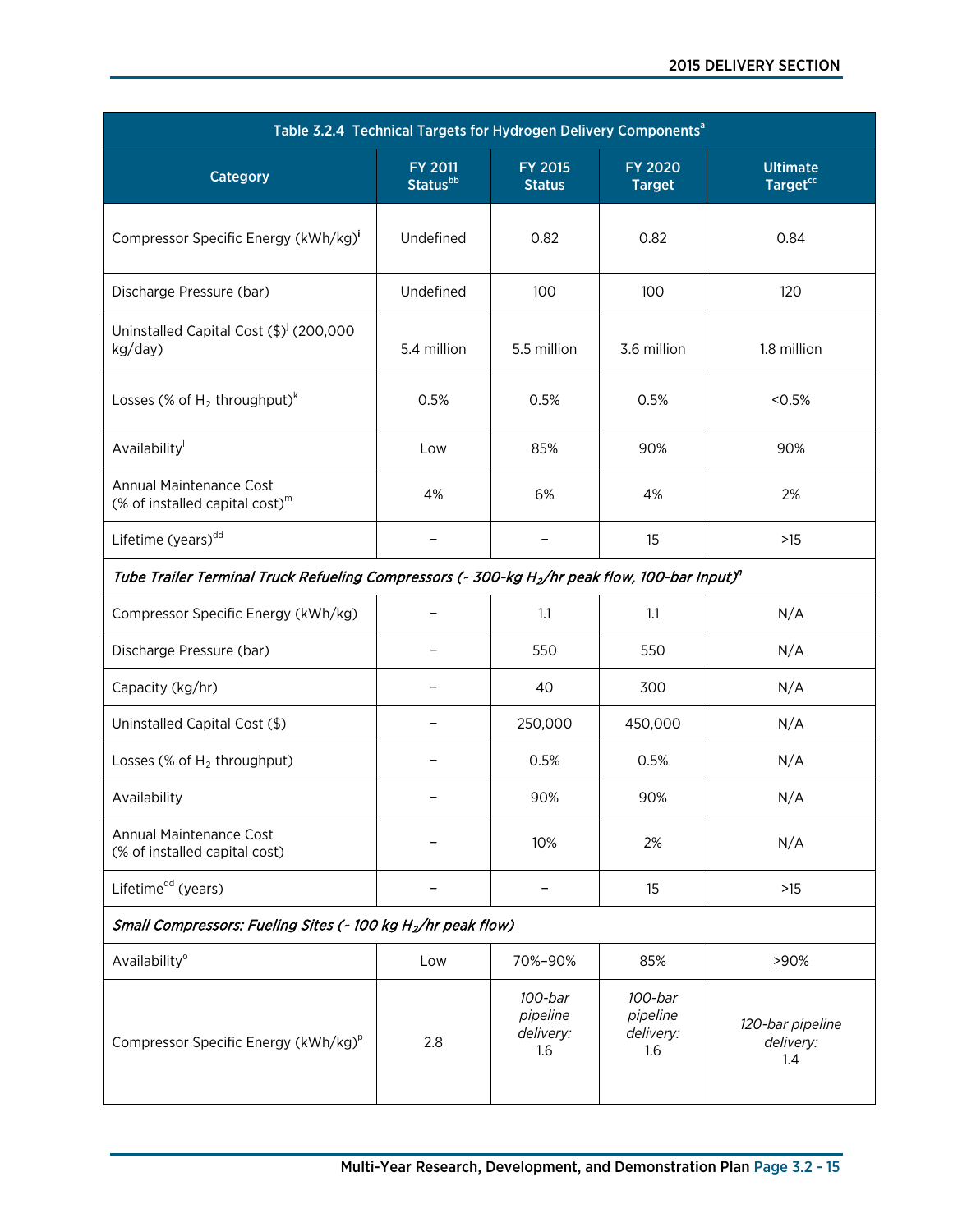| Table 3.2.4 Technical Targets for Hydrogen Delivery Components <sup>a</sup>                                                               |                                                                                                             |                                                                                                                                                                              |                                                                                                                                    |                                                                            |
|-------------------------------------------------------------------------------------------------------------------------------------------|-------------------------------------------------------------------------------------------------------------|------------------------------------------------------------------------------------------------------------------------------------------------------------------------------|------------------------------------------------------------------------------------------------------------------------------------|----------------------------------------------------------------------------|
| Category                                                                                                                                  | <b>FY 2011</b><br><b>Status</b> bb                                                                          | <b>FY 2015</b><br><b>Status</b>                                                                                                                                              | <b>FY 2020</b><br><b>Target</b>                                                                                                    | <b>Ultimate</b><br><b>Target<sup>cc</sup></b>                              |
|                                                                                                                                           |                                                                                                             | 250-bar tube<br>trailer<br>delivery:<br>1.5                                                                                                                                  | 500-bar tube<br>trailer<br>delivery: 1.4                                                                                           |                                                                            |
| Losses (% of $H_2$ throughput) <sup>k</sup>                                                                                               | 0.5%                                                                                                        | 0.5%                                                                                                                                                                         | 0.5%                                                                                                                               | < 0.5%                                                                     |
| Uninstalled Capital Cost (\$)<br>(based on 750 kg/day station, [~100 kg<br>$H_2$ /hr peak compressor flow] <sup>q</sup>                   | 675,000<br>(Three<br>compressors at<br>\$225,000 each.<br>two at 50%<br>throughput each,<br>and one backup) | 100-bar<br>pipeline<br>delivery:<br>275,000<br>(Three<br>compressors, no<br>backup)<br>250-bar tube<br>trailer<br>delivery:<br>250,000<br>(One<br>compressor, one<br>backup) | 100-bar<br>pipeline<br>delivery:<br>275,000<br>500-bar tube<br>trailer<br>delivery:<br>90,000<br>(One<br>compressor, no<br>backup) | 120-bar pipeline<br>delivery:<br>170,000<br>(One compressor, no<br>backup) |
| Annual Maintenance <sup>r</sup><br>(% of installed capital cost)                                                                          | 4%                                                                                                          | 8%                                                                                                                                                                           | 4%                                                                                                                                 | 2%                                                                         |
| Outlet Pressure Capability (bar) <sup>s</sup>                                                                                             | 860                                                                                                         | 950                                                                                                                                                                          | 950                                                                                                                                | 950                                                                        |
| Lifetime (years) <sup>ee</sup>                                                                                                            |                                                                                                             |                                                                                                                                                                              | 10                                                                                                                                 | $>10$                                                                      |
| Stationary Gaseous Hydrogen Storage Tankst                                                                                                |                                                                                                             |                                                                                                                                                                              |                                                                                                                                    |                                                                            |
| Low Pressure (160 bar)<br><b>Purchased Capital Cost</b><br>$(\frac{5}{kg}$ of H <sub>2</sub> stored)<br>Corresponding Tank Size (kg)      | 1,000                                                                                                       | 850<br>25                                                                                                                                                                    | 500<br>710                                                                                                                         | 450<br>400                                                                 |
| Moderate Pressure (430 bar)<br><b>Purchased Capital Cost</b><br>$(\frac{5}{kg}$ of H <sub>2</sub> stored)<br>Corresponding Tank Size (kg) | 1,100                                                                                                       | 1,100<br>22                                                                                                                                                                  | 600<br>65                                                                                                                          | 600<br>65                                                                  |
| High Pressure (925 bar)<br>Purchased Capital Cost (\$/kg of H <sub>2</sub><br>stored) <sup>II</sup><br>Corresponding Tank Size (kg)       | 1,450                                                                                                       | 2,000<br>16                                                                                                                                                                  | 600<br>65                                                                                                                          | 600<br>65                                                                  |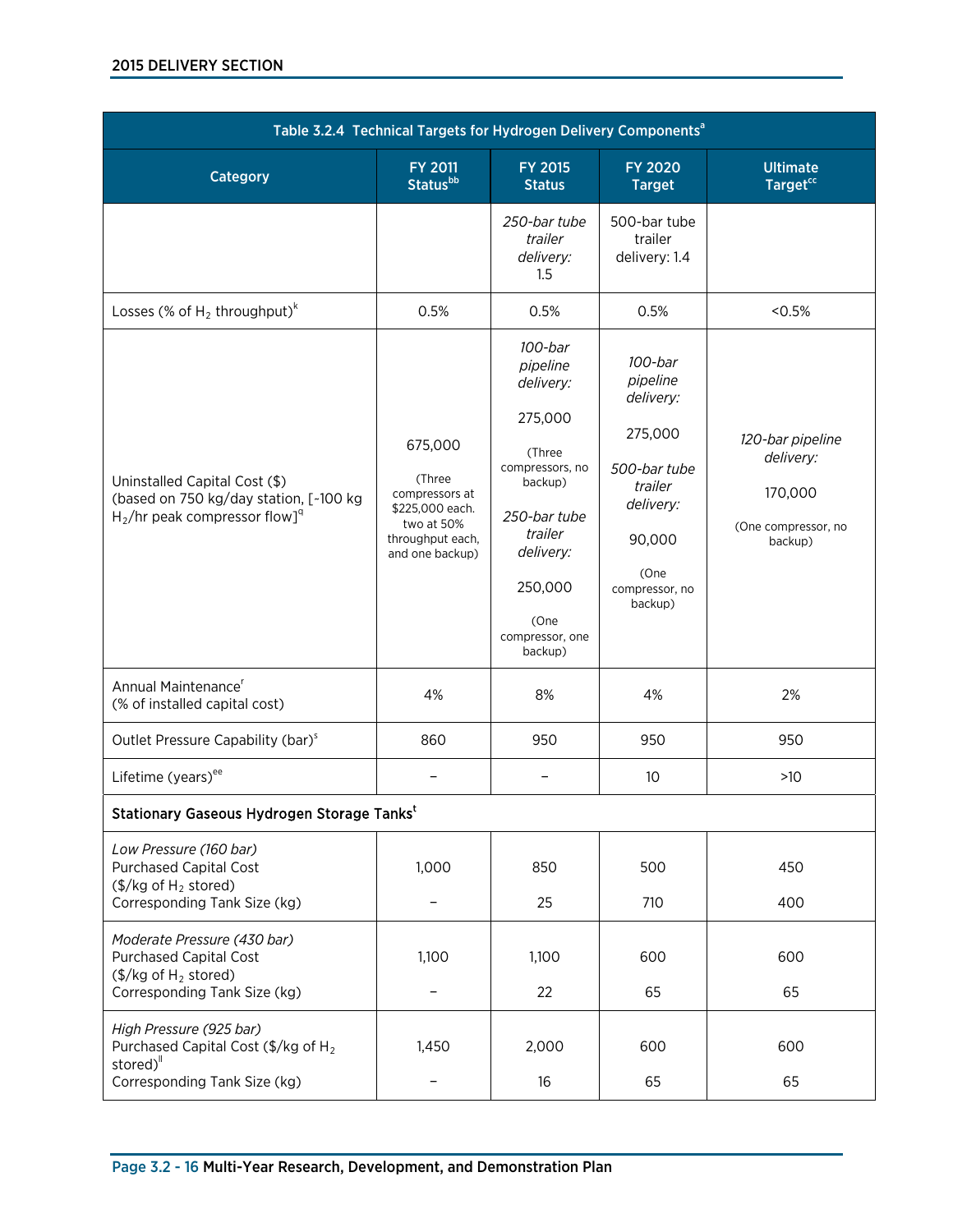| Table 3.2.4 Technical Targets for Hydrogen Delivery Components <sup>a</sup>      |                                               |                                 |                                 |                                               |
|----------------------------------------------------------------------------------|-----------------------------------------------|---------------------------------|---------------------------------|-----------------------------------------------|
| Category                                                                         | <b>FY 2011</b><br><b>Status</b> <sup>bb</sup> | <b>FY 2015</b><br><b>Status</b> | <b>FY 2020</b><br><b>Target</b> | <b>Ultimate</b><br><b>Target<sup>cc</sup></b> |
| Lifetime of High Pressure Vessels <sup>ff</sup><br>(years)                       |                                               | 30                              | 30                              | >30                                           |
| Gaseous Tube Trailers"                                                           |                                               |                                 |                                 |                                               |
| Payload (kg of $H_2$ )                                                           | 560                                           | 720                             | 1,100                           | N/A                                           |
| Operating Pressure Capability (bar)                                              | 250                                           | 250                             | 500                             | N/A                                           |
| <b>Purchased Capital Cost</b><br>(\$/kg of payload)                              | 930                                           | 720                             | 600                             | N/A                                           |
| Lifetime <sup>gg</sup> (years)                                                   | $\equiv$                                      | 30                              | 30                              | >30                                           |
| Geologic Storage <sup>v</sup>                                                    |                                               |                                 |                                 |                                               |
| Installed Capital Cost " (\$)                                                    | equal to<br>natural gas<br>caverns            | 16 million                      | 8 million                       | 5 million                                     |
| Liquid Hydrogen Delivery                                                         |                                               |                                 |                                 |                                               |
| Small-Scale Liquefaction (30,000 kg H <sub>2</sub> /day) <sup>x</sup>            |                                               |                                 |                                 |                                               |
| Installed Capital Cost (\$) <sup>y</sup>                                         | 54 million                                    | 70 million                      | 70 million                      |                                               |
| Energy Required (kWh/kg of $H_2$ ) <sup>z</sup>                                  | 10                                            | 15                              | 12                              |                                               |
| Large-Scale Liquefaction (300,000 kg H <sub>2</sub> /day) <sup>x</sup>           |                                               |                                 |                                 |                                               |
| Installed Capital Cost $(\text{$\$})^{\text{y}}$                                 | 186 million                                   | 560 million                     | 560 million                     | 142 million                                   |
| Energy Required (kWh/kg of $H_2$ ) <sup>z</sup>                                  | 8                                             | 12                              | 11                              | 6.0                                           |
| Liquid Hydrogen Storage Tank (3,500 m <sup>3</sup> Tank)                         |                                               |                                 |                                 |                                               |
| Uninstalled Capital Cost (\$)                                                    |                                               | 6.6 million                     | 6.6 million                     | 3.3 million                                   |
| Liquid Hydrogen Tank Trailershh                                                  |                                               |                                 |                                 |                                               |
| Payload (kg hydrogen)                                                            |                                               | 4,554                           | 4,554                           | 5,250                                         |
| Purchased Capital Cost (\$/kg of<br>payload)                                     |                                               | 190                             | 190                             | 70                                            |
| Lifetime (years) <sup>ii</sup>                                                   |                                               | 30                              | 30                              | >30                                           |
| Liquid H <sub>2</sub> Pumps (Terminals and Fueling) <sup><math>\ell</math></sup> |                                               |                                 |                                 |                                               |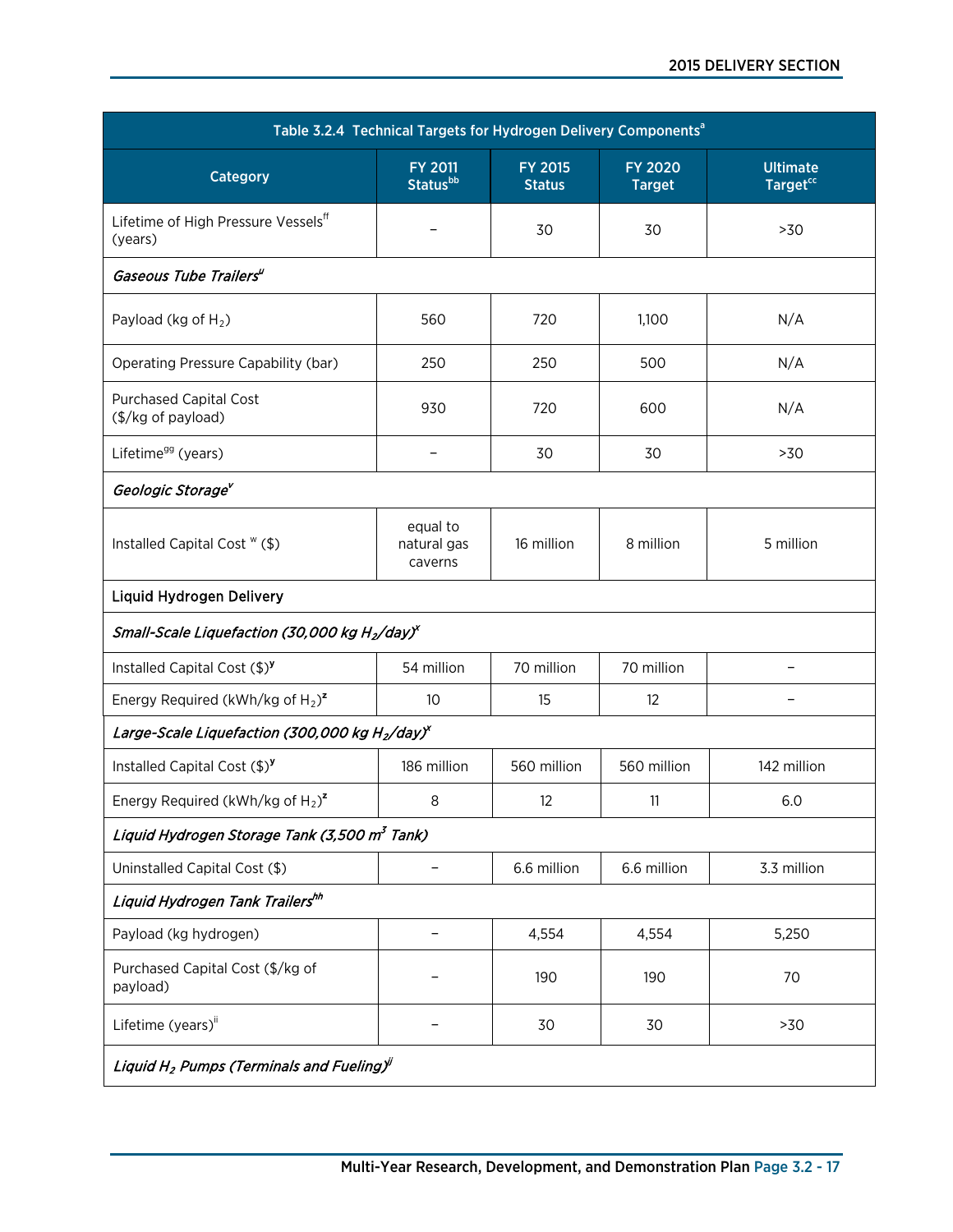| Table 3.2.4 Technical Targets for Hydrogen Delivery Components <sup>a</sup> |                                               |                                  |                                  |                                         |
|-----------------------------------------------------------------------------|-----------------------------------------------|----------------------------------|----------------------------------|-----------------------------------------|
| Category                                                                    | <b>FY 2011</b><br><b>Status</b> <sup>bb</sup> | <b>FY 2015</b><br><b>Status</b>  | <b>FY 2020</b><br><b>Target</b>  | <b>Ultimate</b><br>Target <sup>cc</sup> |
| Uninstalled Capital Cost (\$)<br>(<5 bar, 1,720 kg/h)                       |                                               | 80,000                           | 70,000                           | 57,000                                  |
| Uninstalled Capital Cost (\$)<br>(430 bar, 100 kg/h)                        | 100,000                                       | 75,000                           | 75,000                           | 65,000                                  |
| Uninstalled Capital Cost (\$)<br>(900 bar, 100 kg/h)                        |                                               | 650,000                          | 650,000                          | 200,000                                 |
| Specific Energy (kWh/kg),<br>(900 bar, 100 kg/h)                            |                                               | 0.6                              | 0.5                              | 0.5                                     |
| Lifetime (years)                                                            |                                               | 10                               | 10                               | >10                                     |
| <b>Gas Dispenser</b>                                                        |                                               |                                  |                                  |                                         |
| Uninstalled cost/dispenser (\$)<br>(1 hose per dispenser)                   | 50.000<br>(700-bar<br>refueling)              | 65,000<br>(700-bar<br>refueling) | 60.000<br>(700-bar<br>refueling) | 40.000<br>(700-bar refueling)           |
| Refrigeration Equipment (10-15 tons/day) <sup>kk</sup>                      |                                               |                                  |                                  |                                         |
| 140,000<br>100,000<br>70,000<br>Uninstalled Capital Cost (\$)               |                                               |                                  |                                  |                                         |

<sup>a</sup> All costs in table are in 2007 dollars to be consistent with EERE planning, which uses the energy costs from the *Annual Energy* 

- The 2015 status of transmission pressure is based on the maximum operating pressure of hydrogen pipelines as of March 2015. For more information, see[: http://energy.gov/sites/prod/files/2014/03/f9/nexant\\_h2a.pdf.](http://energy.gov/sites/prod/files/2014/03/f9/nexant_h2a.pdf) The 2020 target is set to lower compression requirements at the forecourt.
- Hydrogen leakage is hydrogen that permeates or leaks from fittings, etc., as a percent of the amount of hydrogen carried by the pipeline. The 2015 status and future targets are based on industry consultation, along with the assumption that leak rates from hydrogen pipelines will be no higher than those from current natural gas pipeline infrastructure. Leak rates for the natural gas pipeline infrastructure were taken from ANL's GREET model. (See [https://greet.es.anl.gov/greet/index.htm.](https://greet.es.anl.gov/greet/index.htm)) The values in GREET are based primarily on the Environmental Protection Agency's 2013 Inventory of Greenhouse Gas Emissions and Sinks, and are detailed at https://greet.es.anl.gov/publication-ch4-updates-13.
- Pipeline lifetime refers to the minimum time period that the pipeline must remain in service to justify the capital cost of its installation. The 2020 and ultimate targets are intended to be at least equivalent to that of natural gas pipeline infrastructure. The
- <sup>f</sup> The 2011 status for distribution pipelines was based on the lines being built out of steel and their construction costs being 10% higher than those of natural gas pipelines. The costs of natural gas pipelines were taken from HDSAM V2.3 and are detailed further

Pipeline Capital Costs: The 2011 and 2015 costs are from HDSAM V2.3. (For more details on the HDSAM,

see [www.hydrogen.energy.gov.](http://www.hydrogen.energy.gov/)) The model assumes that a hydrogen pipeline costs 10% more to construct than a natural gas pipeline of the same diameter and length. The costs of natural gas pipelines are determined from analyses of historical construction costs published by Brown et al. ("National Lab Uses OGJ Data to Develop Cost Equations," *Oil & Gas Journal*, D. Brown, J. Cabe, and T. Stout, Jan. 3, 2011). It is important to note that construction costs do vary widely throughout the entire country, and the Brown et al. publication does have region-specific cost analyses. HDSAM V2.3 and the pipeline capital cost target in the Multi-Year Research, Development, and Demonstration (MYRD&D) plan are based on the analyses that corresponded to the entire country (rather than any particular region), however, and were vetted with industry consultation. The assumption of a 10% premium for hydrogen lines was based on discussions with industrial gas companies that build and operate the current system of hydrogen pipelines in the United States. Right-of-way costs have been excluded from the target, because they vary widely and are not a technical characteristic of the technology. They are, however, included in the top-down analysis that drives targets for the pipeline pathway.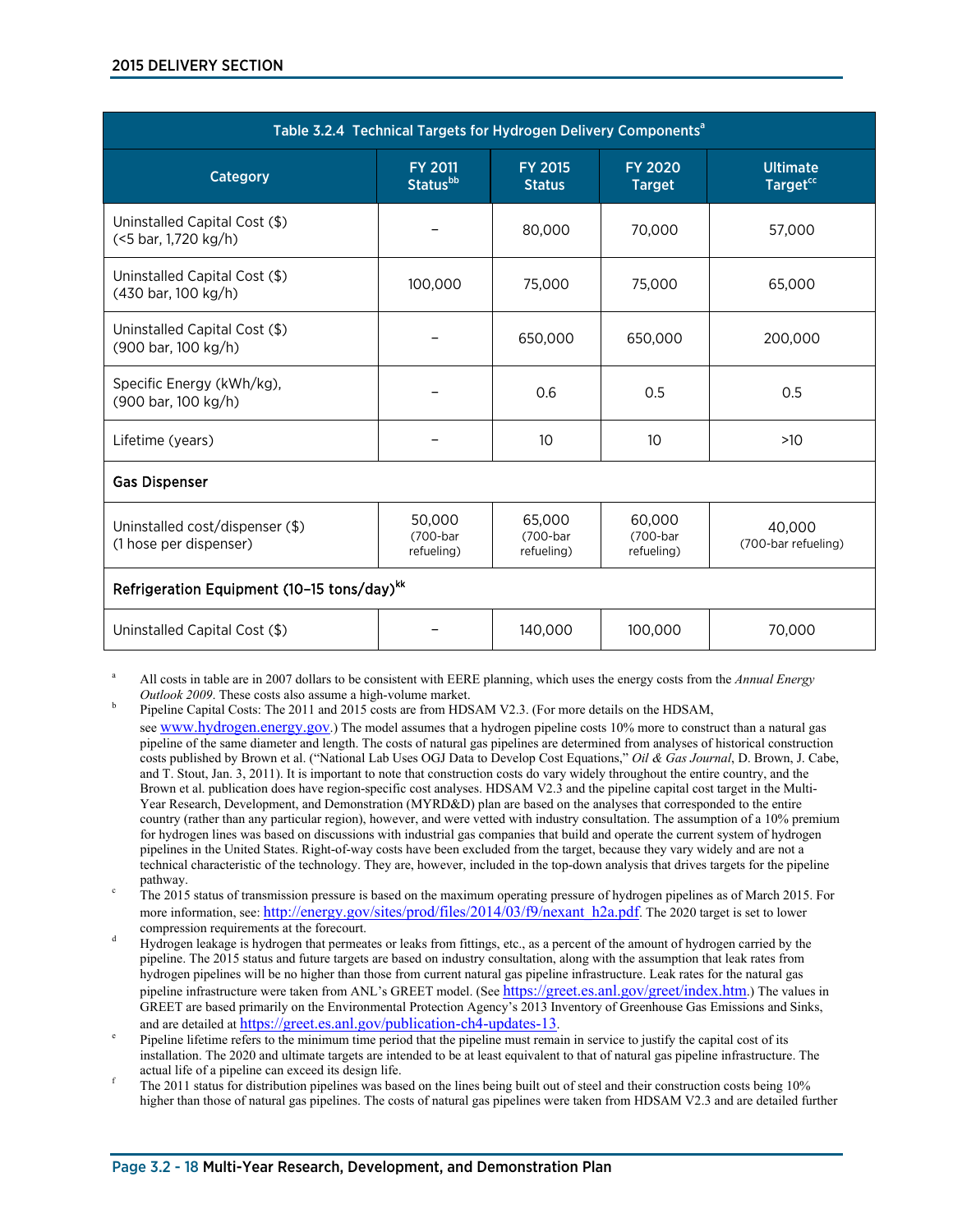in Footnote b. The 2015 status and future targets are based on distribution pipelines being built out of fiber-reinforced composite material. Industry consultations were used to derive the cost of FRP pipelines in 2015.<br>The 2015 distribution pressure is based on the current rating of fiber-reinforced composite pipe. The ultimate target has been set to

- 
- enable the pipeline delivery pathway to meet its ultimate cost target.<br>The leak rate refers to hydrogen losses through the pipeline material and/or fittings. The 2011 status was based on the use of steel for pipeline construction, while the current status and future targets are based on the use of fiber-reinforced composite piping (FRP). The values of permeation rates through FRP liners and joints were derived from experimentation conducted on FRP at SRNL in 2009. Some of these results can be seen in their 2009 Annual Merit Review
- presentation: http://www.hydrogen.energy.gov/pdfs/review09/pd 42\_adams.pdf. Compressor Specific Energy: In the 2012 version of the MYRD&D plan, the energy consumption of compressors was characterized by their isentropic efficiency, which was about 88% for large reciprocating compressors used for hydrogen. In 2015, this metric was changed to represent energy consumption for every unit of hydrogen compressed (kWh/kg) at the specified inlet pressures, discharge pressures, and capacities. The current metric characterizes the isentropic efficiency, losses, motor efficiency, and motor size of a large compressor. The 2015 status is based on the expected performance of a centrifugal compression technology funded by DOE from 2008–2014.
- Large Compressor Capital Cost: The 2011 cost status was based on HDSAM V2.3. HDSAM V2.3 contains algorithms that can estimate a compressor's cost as a function of its motor size. These algorithms were derived from cost data supplied by various vendors for two- and three-stage reciprocating compressors. The 2015 status is based on the projected capital cost of centrifugal compression technology funded by DOE from 2008–2014. The 2011 cost status is lower than the 2015 cost status because it was a projection for a hypothetical technology, and because it assumed reciprocating compression rather than centrifugal compression. HDSAM V2.3 had been used to estimate the motor power that a reciprocating compressor of the specified size (200,000 kg/day from 20 bar to 100 bar) would require, and to then estimate the compressor cost corresponding to that power; the 2011 cost status was not based on a commercially available compressor. The 2015 status is instead based on cost projections for an existing centrifugal design, which is likely to be preferable to reciprocating compression because of better reliability. The 2020 and ultimate
- Losses: Hydrogen can leak through compressor seals. The 2015 status of leak rate was based on typical ratings of hydrogen
- compressor seals. Future targets are set to ensure leak rates do not exceed the current status.<br>Large Compressor Reliability: The 2011 status was based on the use of redundant reciprocating compression, which faces reliabi issues due to the large number of moving parts. It was assumed that three compressors, each rated at 50% of the system flow, would be necessary to ensure reliable pipeline operation. The 2015 status is based on a reliability analysis that was completed by Concepts NREC for a novel centrifugal compression technology they designed and tested with DOE funding between 2008 and 2014. The analysis estimated their compressor's availability based on typical failure rates of its components. The 2020 and Ultimate targets are based on reliability remaining high enough that each compressor requires only one redun
- Annual Maintenance: The 2015 maintenance cost status was derived from a reliability analysis completed by Concepts NREC for the 240,000 kg/day centrifugal compressor they designed with DOE funding from 2008–2014. The study indicated that the Concepts compressor has a maintenance cost of about \$0.005/kWh (as indicated in their 2014 Annual Merit Review presentation: [http://www.hydrogen.energy.gov/pdfs/review14/pd017\\_dibella\\_2014\\_o.pdf\)](http://www.hydrogen.energy.gov/pdfs/review14/pd017_dibella_2014_o.pdf). HDSAM V2.3 was used to determine the kWh the compressor would consume in a year. In the past, DOE also set targets for the contamination potential of compressors. It is now assumed that any compressor that meets DOE targets will not add contaminants to the hydrogen fuel.

The 2011 maintenance status was based on a review of delivery technologies completed by Nexant, Inc., in conjunction with several national laboratories, industrial gas companies, and technology research companies and assumed reciprocating compression rather than centrifugal compression. While the 2015 maintenance cost status is greater than that for 2011, it is believed to be more

- accurate because it is based on a detailed review of a specific technology.<br>Tube trailer terminals large enough to serve a mature FCEV market ( $\sim$  70,000 kg/day) do not presently exist. Such terminals would likely be located near production plants and require storage capacity (at about 100 bar) to buffer differences between production rates and rates of trailer filling. Compressors in 2015 do not have sufficient capacity to meet the needs of a terminal in a mature market. The 2020 target is based on the capacity that would be necessary to satisfy the truck refueling needs of a terminal in a mature market with about 20 compressors in parallel and 5 redundant compressors.
- Fueling Compressor Reliability: The primary compressors being demonstrated for refueling station service are reciprocating, diaphragm, and ionic liquid technologies. The reliability of compression depends on the technology used. Diaphragm compressors typically have better availability than reciprocating compressors but lower capacity. Because three compressors have been assumed to be necessary in 2015 to meet the flow requirements of a 1,000 kg/day station supplied by pipeline, it is assumed that these compressors will also enable redundancy; a station would be able to operate at reduced capacity if one of its compressors failed. In the tube trailer pathway, only one compressor is necessary to satisfy flow requirements, and it is therefore assumed that a redundant compressor will be necessary. The future targets are based on reliability improving enough that redundant compression is not necessary.<br>Compressor Specific Energy: In the 2012 version of the MYRD&D plan, the energy consumption of compressors was characterized
- by the isentropic efficiency, which was about 65% for hydrogen refueling station compressors. In 2015, this metric was changed to represent energy consumption for every unit of hydrogen compressed (kWh/kg). The current metric characterizes the isentropic efficiencies, losses, motor efficiencies, and motor sizes of the compressor(s) being employed to meet the specified throughput (100 kg/hour) at the specified suction and discharge pressures. The efficiencies differ depending on the delivery mode (pipeline or tube trailer) because the mode determines the compressor's suction pressure. It is assumed that a tube trailer's minimum delivery pressure (before it is returned to the tube trailer terminal) is 15 bar, and that the tube trailer consolidation strategy [\(http://www.hydrogen.energy.gov/pdfs/review14/pd014\\_elgowainy\\_2014\\_o.pdf\)](http://www.hydrogen.energy.gov/pdfs/review14/pd014_elgowainy_2014_o.pdf) is implemented in the case of tube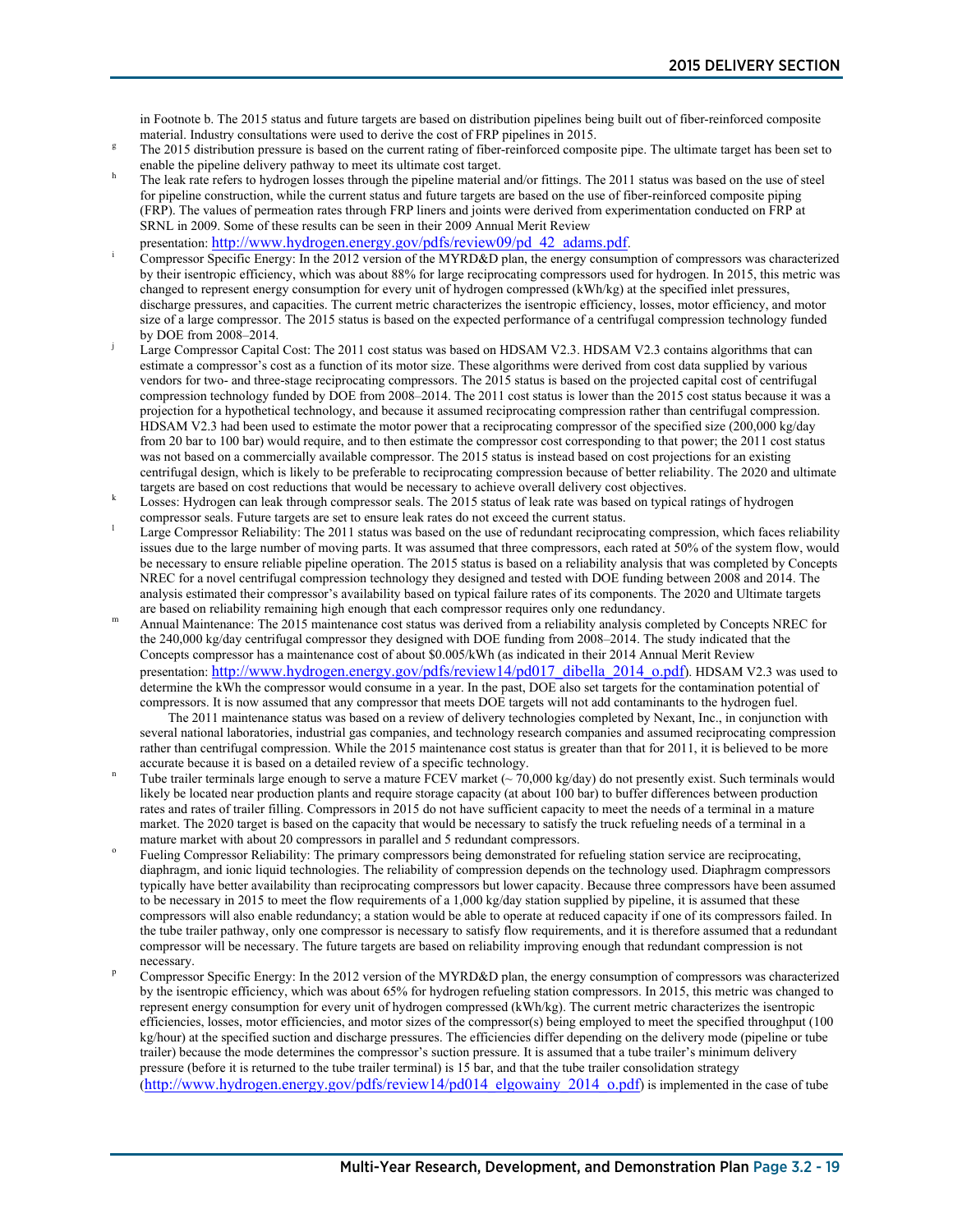trailer delivery. Implementation of the consolidation strategy lowers the size of the compressor (in terms of throughput) necessary at the station.<br>Fueling Compressor Capital Cost: The 2011 and 2015 capital costs are modeled using correlations between motor size and

- compressor cost derived at ANL. The costs vary depending on the mode of delivery (pipeline or tube trailer) because the delivery mode determines the compressor's suction pressure, which determines the size of compressor necessary to meet the station's demand; the motor power requirement and throughput are both impacted by suction pressure. It is assumed that a tube trailer's minimum delivery pressure (before it is returned to the tube trailer terminal) is 15 bar, and that the tube trailer consolidation strategy [\(http://www.hydrogen.energy.gov/pdfs/review14/pd014\\_elgowainy\\_2014\\_o.pdf\)](http://www.hydrogen.energy.gov/pdfs/review14/pd014_elgowainy_2014_o.pdf) is implemented in the case of tube trailer delivery. Implementation of the consolidation strategy lowers the size of the compressor (in terms of throughput)
- necessary at the station.<br>Annual Maintenance: This target refers to the cost of parts and labor associated with annual maintenance activities, including inspection and parts replacement. The 2011 maintenance status was based on a review of delivery technologies completed by Nexant, Inc., in conjunction with several national laboratories, industrial gas companies, and technology research companies. The 2015 maintenance status was based on more recent consultation with industrial experts on reciprocating hydrogen compression. The reason for the increase in estimated maintenance cost between 2011 and 2015 is an improved understanding of compression technologies. Additionally, the current version of the MYRD&D assumes that any compressor that meets DOE targets will not add
- contaminants to the hydrogen fuel; in the past, DOE also set targets for the contamination potential of compressors.<br>Fueling Hydrogen Fill Pressure: Light-duty FCEVs rolled out by original equipment manufacturers in the 20 require 700-bar fills for full vehicle range, which in turn requires station compression capability of 950 bar. This is already being demonstrated at some fueling sites. The long-term goal of DOE is to develop solid or liquid carrier or other systems for vehicle storage tanks that allow for at least 300 miles of driving between refueling with more modest pressure storage (<500-bar psi). DOE has set targets that include 700-bar fills to allow for the introduction of hydrogen FCEVs with high-pressure vehicle gas storage
- technology prior to achieving commercialization of the ultimate goal of lower pressure vehicle storage technology.<br>Stationary Gaseous Storage Tank Capital Costs: Several different pressures are likely for stationary storag delivery infrastructure. Low-pressure storage will be necessary at terminals and fueling stations supplied by pipelines. Moderate pressure storage will be necessary at 350-bar refueling stations, and high-pressure storage will be necessary at 700-bar refueling stations. The 2015 and 2011 statuses represent the packaged cost of standard steel and composite tanks, including the costs of paint, cleaning, and mounting necessary to transport the tanks; this cost does not, however, include installation at the final destination. Because the cost of storage is highly dependent on the tank size, each of the costs in the Target Table corresponds to a specific tank size. The ultimate target for tank size is smaller in order to create a more aggressive
- Gaseous Tube Trailers: The 2015 status of gaseous tube trailer characteristics and costs are based on tube trailers that were developed with Office funding from 2008–2014. The key targets are hydrogen capacity and tube trailer capital cost; while higher pressure tube trailers are available on the market, it is unknown whether they have higher capacities or lower costs than those described. The 2020 cost targets are set to achieve the overall delivery cost objectives. There are several possible technology approaches to achieve these 2020 targets. It may be possible to develop more cost-effective composite structures to increase the working pressure of gaseous tube trailers. The pressures in the Target Table are based on the pressure required to achieve the targeted hydrogen capacity. The costs provided only characterize the storage vessels themselves, and not the chassis, truck, or any
- other ancillary equipment used to transport the vessels.<br>Geologic Storage: Transportation vehicle fuel demand is significantly higher in the summer than in the winter. To handle this demand surge in the summer without building prohibitively expensive excess production capacity, there will need to be significant hydrogen storage capacity within the hydrogen delivery system. Geologic storage is a very cost-effective storage method for these types of demand swings and is used very effectively for similar demand swings for natural gas. There are only a few currently operating geologic storage sites for hydrogen in the world (in Texas and one in Teeside, England). Greater knowledge needs to be developed on the availability of hydrogen geologic storage sites. Technology development may also be required to ensure
- suitability for hydrogen.<br>Geologic Cavern Capital Cost: The current cost corresponds to a salt cavern with about 1,110 tonnes of working gas, the capacity required to meet the long-term storage needs of a city with a population of about 1 million, and about 15% market penetration of FCEVs; HDSAM V2.3 was used to determine the capacity required. The current cost was extrapolated from a study of geologic storage of gaseous hydrogen published by SNL in 2014. While salt caverns are in use for both natural gas and hydrogen storage, their use is limited to regions of the country with salt deposits. Salt deposits in the United States are located primarily in the central region of the country. Lined hard rock caverns also have the potential to meet long-term storage requirements, and also allow for multiple cycles per year while minimizing the risk of leakage or contamination. They do, however, require a capital investment estimated to be about two to four times greater than that of salt caverns. Geologies along the U.S. East Coast would allow for the development of hard rock caverns, but their potential in California has not yet been assessed. The only commercial lined hard rock cavern in existence is in Sweden. For more details, see "Geologic Storage of Hydrogen: Scaling up to Meet City Transportation Demands," *International Journal of Hydrogen Energy* 39 (2014), A.S. Lord, P.H. Kobos, G.T. Klise, and D.J. Borns, pp. 15,570–<br>15,582, and http://www.netl.doe.gov/File%20Library/Research/Oil-Gas/Natural%20Gas/other/34348\_f
- The terms "small-scale" and "large-scale" characterize the capacities that would be necessary to serve small and large FCEV markets. A 30,000 kg/day liquefier would satisfy a market penetration of about 3%, while a 300,000 kg/day liquefier would satisfy
- a market penetration of about 30% in a city with a population of about 1 million.<br>Liquefaction Installed Capital: The 2011 status cost is based on HDSAM V2.3, which uses a correlation as a function of capacity derived from information obtained from industrial gas companies and other sources. The 2015 and 2020 values are based on more recent consultations with industry. These costs only characterize liquefaction equipment (compressors, heat exchangers, expanders, etc.), and not any associated storage.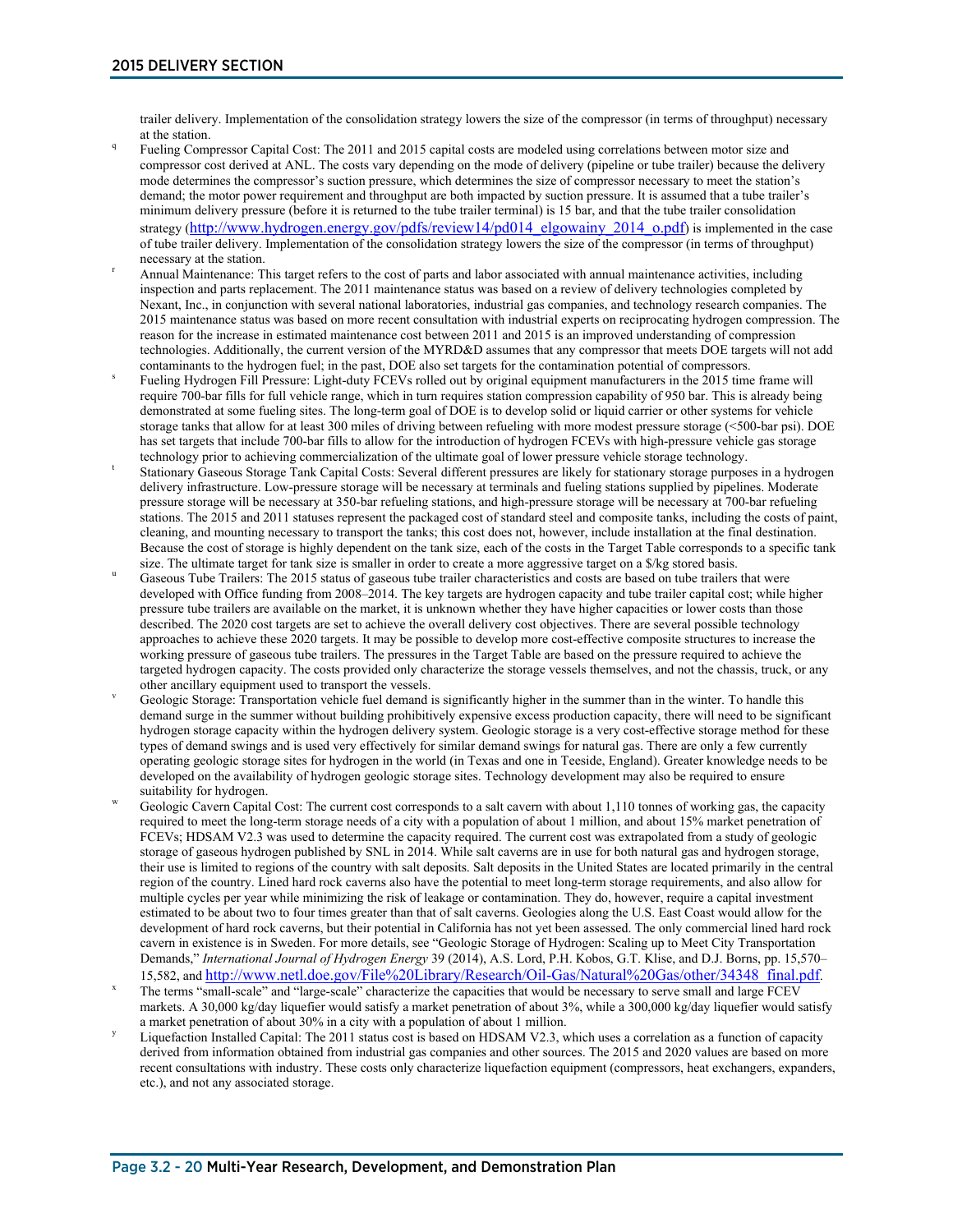- Liquefaction Energy Use: The 2011status energy requirements are based on HDSAM V2.3, which uses a correlation as a function of capacity derived from information obtained from industrial gas companies and other sources. The 2015 and 2020 values are based on more recent consultations with industry. The ultimate target is based on an innovative liquefaction design created as part of the European Union's IDEALHY project from 2011–2013. The design assumes a feed pressure of 80 bar. More details can be
- found a[t http://www.idealhy.eu/.](http://www.idealhy.eu/)<br>Costs associated with distributed production refer to an apportionment of the costs required to capitalize, build, and operate a fueling station that are directly attributable to non-production operations, namely gas compression, on-site gas storage (to account for daily and weekly variations in demand), and gas dispensing. Costs associated with centralized production account for the above station costs as well as those required in transmitting the hydrogen from the production facility to the fueling station. Note that station costs associated with distributed production are somewhat higher than those for centralized production. This is because the former requires a higher level of on-site storage to account for seasonal variations in fueling demand. Seasonal variations for the latter are accounted for via geologic and/or terminal storage. The apportionment between the fuelling station cost and the transport and delivery cost is presented in Program records 12001 H2A was used to determine the cost of distributed production in 2015, assuming the fueling station is designed for dispensing of 1,000 kg/day and is fully utilized.
- 
- (Se[e http://www.hydrogen.energy.gov/h2a\\_production.html.\)](http://www.hydrogen.energy.gov/h2a_production.html)<br><sup>bb</sup> "2011 Status" numbers were retained in the 2015 update to this MYRD&D section to show the differences between 2011 and 2015.<br><sup>cc</sup> Ultimate targets are based o scenario examined assumes central production of  $H_2$  that serves a city of moderately large size (population: ~1M) and that the fueling station average dispensing rate is 1,000 kg/day.
- <sup>dd</sup> The compressor lifetime assumes that routine maintenance is performed, such as replacement of seals and valves. The lifetime for pipeline compressors also assumes relatively continuous operation, with few starts and stops during a year. The 2015 statuses are unknown because few compressors are currently in operation in high-volume pipeline or tube trailer filling applications. The 2020 and ultimate targets have been set based on the lifetimes that are expected to be achievable given the technology currently available as well as the replacement frequencies that would enable hydrogen delivery and dispensing by pipeline to meet DOE's ultimate cost target.<br>The compressor lifetime assumes that routine maintenance is performed on the compressor, such as replacement of seals and
- valves, at the service intervals specified by the manufacturer. The 2015 status is unknown because fueling station compressors have not yet been in operation for a substantial amount of time, and operators are still learning how to properly maintain this equipment; achievement of the compressor's design life is highly dependent on proper operation and maintenance. The 2020 and ultimate targets are based on the lifetimes that are expected to be achievable given compressors currently used at natural gas stations as well
- as the replacement frequencies that would enable hydrogen delivery and dispensing to meet DOE's ultimate cost targets.<br>The lifetime status and targets are based on Type II vessels used for high-pressure (925-bar) storage, is conducted. Storage at lower pressures (160 bar and 430 bar) can utilize Type I vessels, which are expected to last at least as long as Type II vessels. However, the impact of fatigue cycles seen at hydrogen stations on the lifetimes of storage vessels is still being
- <sup>gg</sup> The lifetime corresponds to the maximum life that Type IV transportation vessels are currently permitted for by the DOT in CNG service. This service life corresponds to the number of deep cycles these vessels can withstand prior to leaking and/or bursting.<br>Additional research is currently underway regarding the impact of deep fatigue cycles on Typ
- Liquid Hydrogen Tank Trailers: The cost targets for this category refer only to the cost of the liquid hydrogen storage aboard a tank trailer, not the associated chassis or truck. The design of these tanks is similar to that of stationary storage but must additionally
- comply with DOT regulations. The 2015 status is based on consultation with industrial gas manufacturers.<br>The trailer lifetime assumes that they undergo inspections approximately every 5 years and refurbishing every 10 year
- Liquid Hydrogen Pumps: The 2011 and 2015 statuses are based on delivery of liquid hydrogen to refueling stations where it is stored in a cryogenic tank, pumped to an evaporator, and then charged to vehicles with the aid of a cascade charging vessel system.<br>The pump costs are based on information from developers that currently manufacture this te
- $\frac{1}{k}$  The refrigeration equipment constitutes a chiller and a heat exchanger that bring the temperature of hydrogen to -40˚C before it reaches the dispenser. It is assumed that one chiller and one heat exchanger will be necessary for each dispenser. The capacity of the refrigeration equipment (10–15 tons/day) describes the amount of heat the unit can remove in a day, not the tons of hydrogen it can cool in one day. The heat-removal capabilities of refrigeration units are commonly described in "tonnes," where the tonnage refers to the mass of ice the unit can freeze in a day.
- Cost increased from 2011 to2015 due to an improved understanding of the pressure vessel market. The 2011 cost status was based on analysis of the pressure vessel manufacturing process and components. Cost estimates were made through consultation with suppliers of pressure vessel manufacturers. The 2015 cost status is instead based on quotations from manufacturers themselves.

### 3.2.5 Technical Barriers

#### **A. Lack of Hydrogen/Carrier and Infrastructure Options Analysis**

While options and trade-offs for hydrogen/carrier delivery from central and semi-central production to the point of use are generally well described for long-term market scenarios, this is not true for early markets. Possible means of *optimizing* delivery for either a long-term or short-term market scenario are not well established. The distributed production of hydrogen is another option to be considered in greater detail.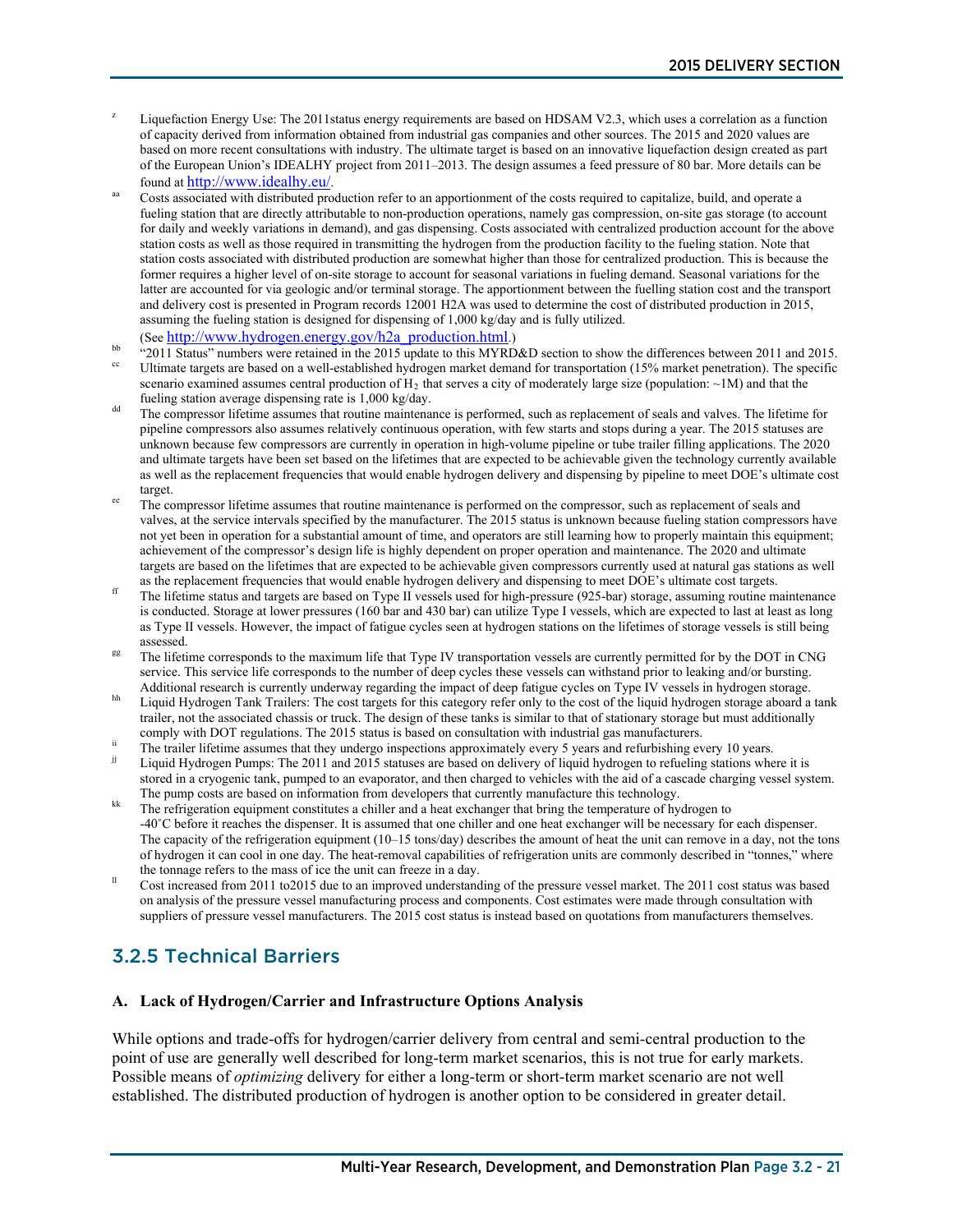Additional analysis is needed to better understand the advantages and disadvantages of the various possible approaches and technology advancements as well as potential site-specific and regional issues. In all cases, upstream delivery pathway inputs are tied to production outputs and downstream delivery outputs must meet the needs of the onboard storage system. This interdependency between hydrogen production, delivery, and onboard storage needs to be evaluated in order to understand the possible scenarios for minimizing overall life cycle cost, energy use, and environmental impact.

#### **B. Reliability and Costs of Gaseous Hydrogen Compression**

Current compression technology used for hydrogen requires frequent maintenance, which results in the need for redundant compressors to minimize downtime and leads to high cost. Centrifugal compression is the lowest cost approach for pipeline compression needs (for example, in natural gas transmission), but the current technology does not work with hydrogen and new concepts have yet to be demonstrated. Lubricants used in normal compression applications can result in unacceptable levels of contamination for PEM fuel cell use. Refueling station compression currently has a high capital cost per unit throughput. The need for high-pressure (70-MPa), onboard storage in first-generation light-duty FCEVs adds to the challenge. More reliable, lowercost, and higher efficiency gas compression technologies are needed for pipelines, terminals, and fueling sites.

#### **C. Reliability and Costs of Liquid Hydrogen Pumping**

Cryogenic liquid pumps currently have lower capital cost per unit pumping capacity compared to gaseous compressors. However, the hydrogen entering the pump must be in the liquid state at all times. Any vaporization will cause cavitation that in turn can damage the pump. Boil-off associated with frequent cooling and heating of the pump requires the installation of recovery compression/ storage system which adds to the overall fueling cost. In addition, periodic recharging of the pump is required to purge any frozen or trapped gases, which results in expensive downtime for the pumping process. Technologies that overcome these challenges are needed to ensure a reliable liquid hydrogen transport option.

#### **D. High As-Installed Cost of Pipelines**

Existing hydrogen pipelines are very limited in extent and location and are not adequate to broadly distribute hydrogen. Labor, materials, and other associated costs result in a large capital investment for new pipelines. Land acquisition or right-of-way can also be very costly. Hydrogen embrittlement of steel is not completely understood, in particular the effects on low cycle fatigue. Current joining technology for steel pipes is a major part of the labor costs and impacts the steel microstructure in a manner that can exacerbate hydrogen embrittlement issues. The use of FRP composite pipelines recently introduced for natural gas for gathering at well heads has the potential to reduce capital cost and is being investigated. However, additional effort is needed to understand the reliability, durability, and safety considerations (e.g., third-party damage) of this alternative transport option. Also needed is the development of innovative materials and technologies, such as seals, components, sensors, and safety and control systems.

#### **E. Gaseous Hydrogen Storage and Tube Trailer Delivery Costs**

Gaseous hydrogen storage at various points of use (such as production facilities, fueling stations, and terminals) and for tube trailer transport and pipeline system surge capacity adds cost to the delivery infrastructure. Understanding and optimizing for these storage needs, while adjusting for daily and seasonal hydrogen demand cycles, will be important in minimizing cost. Technologies that satisfy these storage requirements at a lower capital cost per kg of hydrogen stored will also reduce overall delivery costs. Possible approaches to technology improvement include maximizing storage pressure per unit of dollar of capital cost, utilizing cold hydrogen gas, and/or utilizing a solid carrier material in the storage vessel. Advancements of this type for transport via tube trailer will likely require additional considerations to ensure DOT approval. In addition, there are specific materials issues associated with gaseous storage. Like pipelines, steel tanks can be impacted by hydrogen embrittlement exacerbated by material fatigue due to pressure cycling, as discussed in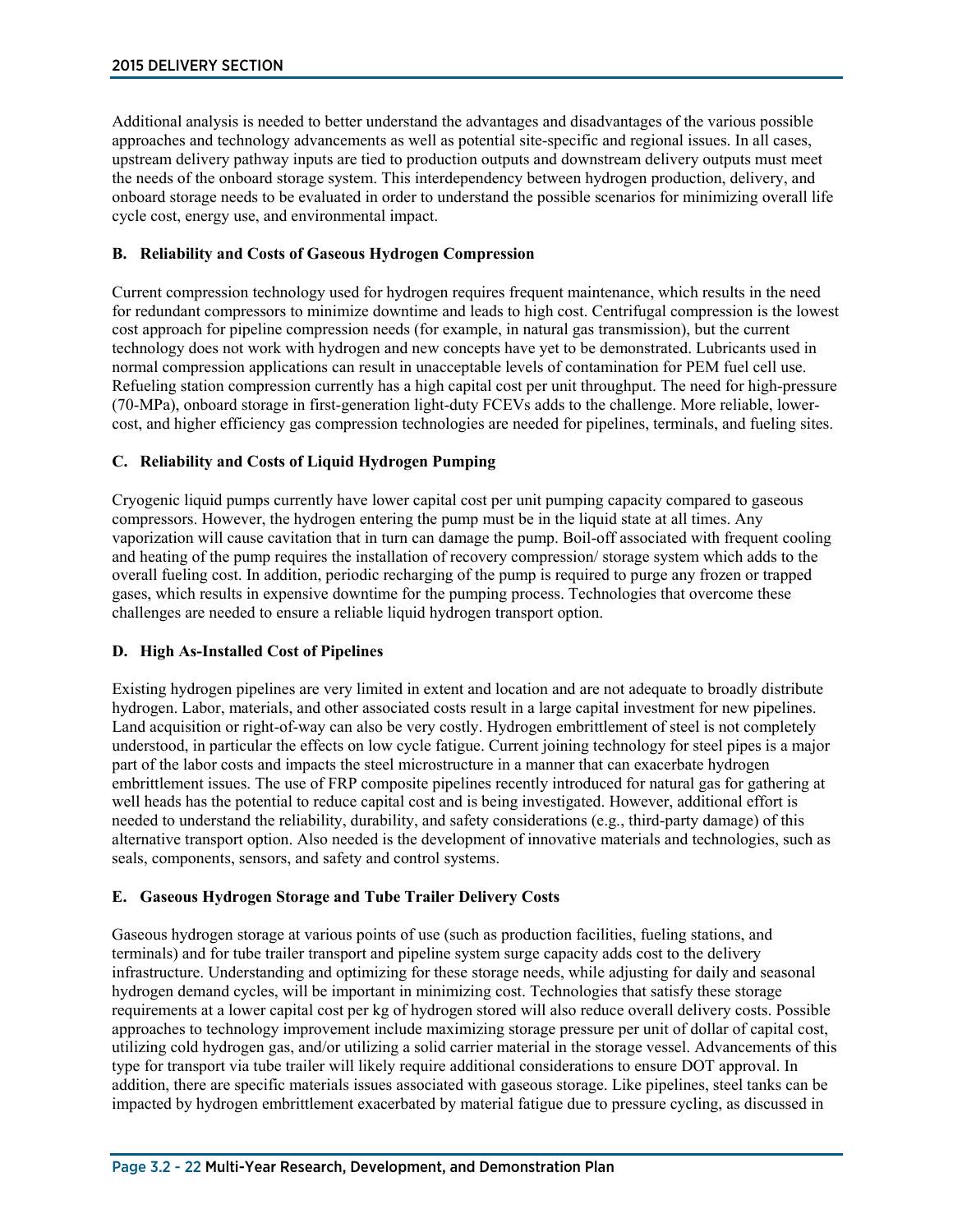Barrier D. Research into new materials, coatings, and fiber or other composite structures is needed. Costs might also be reduced through the use of Design for Manufacture and Assembly (DFMA) and improved manufacturing technology for high-volume production of identical storage units.

#### **F. Geologic Storage**

The feasibility of extensive geologic hydrogen storage needs to be addressed. There are currently only a few hydrogen geologic storage sites in the world. Identification of geologic structures with particularly promising permeability characteristics may be needed. Potential hydrogen contamination and environmental impacts need to be further investigated.

#### **G. Low-Cost, High-Capacity Solid and Liquid Hydrogen Carrier Systems**

Novel solid or liquid carriers that can release hydrogen without significant processing operations are possible options for hydrogen transport or for use in stationary bulk storage. Current solid and liquid hydrogen carrier technologies have high costs, insufficient energy density, and/or poor hydrogen release and regeneration characteristics. Substantial improvements in current technologies or new technologies are needed. Materialsbased storage approaches are currently the focus of significant R&D activity supported through the Hydrogen Storage sub-program; refer to the Hydrogen Storage MYRD&D section.

#### **H. High-Cost and Low Energy Efficiency of Hydrogen Liquefaction**

Cryogenic liquid hydrogen has a much higher energy density than gaseous hydrogen. As a result, in the absence of an extensive hydrogen pipeline infrastructure, transporting liquid hydrogen by cryogenic tank truck is significantly less costly than transporting compressed hydrogen by gaseous tube trailer. However, liquefaction is very energy intensive and inefficient (see Table 3.2.4, Liquid Hydrogen Delivery— Liquefaction), and the cost of this process step represents nearly half of the overall liquid hydrogen delivery cost. Improvements in liquefaction technology are needed to reduce the cost of this delivery pathway. Possibilities include increasing the scale of these operations and improving efficiencies of compressors and expanders; integrating these operations with hydrogen production, power production, or other operations that improve energy efficiency; and developing completely new liquefaction technologies such as magnetic or acoustic liquefaction or other approaches. In addition, hydrogen boil-off from cryogenic liquid storage tanks needs to be addressed and minimized for improved cost and energy efficiency.

#### **I. Other Fueling Site/Terminal Operations**

Other potential operations at refueling sites and terminals need to be low cost (capital and operating). Rugged, reliable dispensers are needed to transfer hydrogen in required form to the onboard fuel cell storage system. Hydrogen cooling may be required for cold stationary or onboard vehicle storage, for high-pressure vehicle fills (70 MPa, or 700 bar), or for thermal management during the charging of material-based onboard storage systems. Final purification may be required at refueling sites. Other systems may be needed for handling particular two-way carrier technologies being explored for onboard vehicle storage (refer to the Storage section of the MYRD&D).

#### **J. Hydrogen Leakage and Sensors**

The hydrogen molecule is light and diffuses more rapidly than other gases. This makes it more challenging to design equipment, seals, valves, and fittings to avoid hydrogen leakage. Current industrial hydrogen processes are monitored and maintained by trained, skilled operators. A delivery infrastructure designed specifically for hydrogen's use as a major energy carrier will need to rely heavily on sensors and robust designs and engineering. Low-cost hydrogen leak detector sensors are needed. Suitable odorant technology for hydrogen leak detection may also be needed for hydrogen distribution pipelines. The odorant would need to be completely miscible with hydrogen gas and be easily removed or non-damaging to onboard storage systems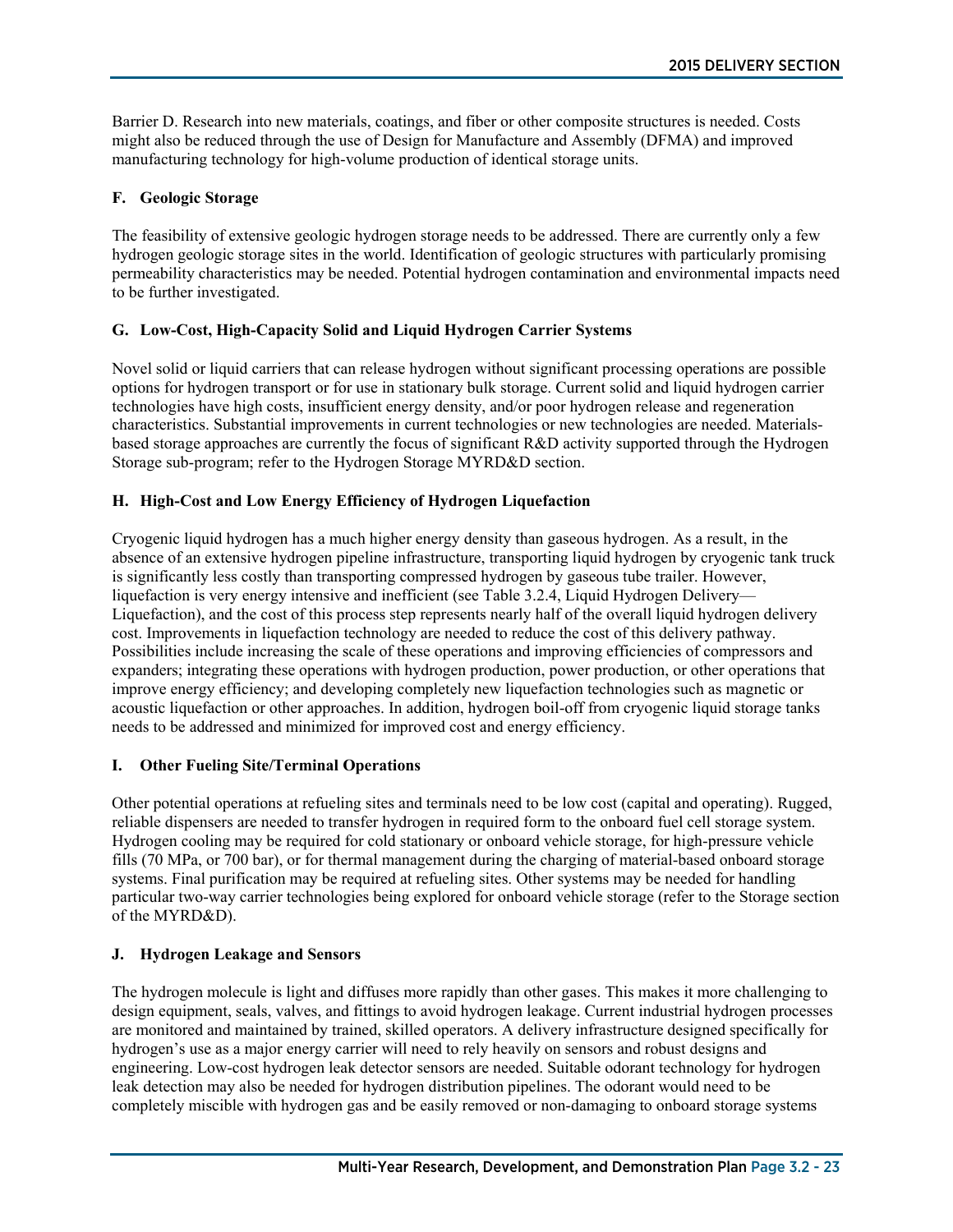and fuel cells. The development and use of mechanical integrity sensors that can be built into pipelines and vessels could provide additional protection against mechanical failures that might be caused by third-party damage or other potential mechanical failures. Additionally, purity sensors will be required to verify fuel quality prior to or during dispensing for fuel cell applications.

#### **K. Safety, Codes and Standards, Permitting**

Appropriate codes and standards are needed to ensure a reliable and safe hydrogen delivery infrastructure. Some of the hydrogen delivery elements such as tube trailers and cryogenic liquid hydrogen trucks are commercially available, while others are not. Applicable codes and standards are needed for stationary storage at fueling sites and upstream in the hydrogen supply chain. Siting and permitting hurdles need to be overcome. The plan to address these issues is in the Safety, Codes and Standards section of the MYRD&D.

### 3.2.6 Technical Task Descriptions

The technical task descriptions are presented in Table 3.2.5. Concerns regarding safety and environmental effects will be addressed within each task in coordination with the appropriate sub-program.

| <b>Table 3.2.5 Technical Task Descriptions</b> |                                                                                                                                                                                                                                                                                                                                                                                                                                                                                                                                                                                                                                                                                                                                                                                                                                                                                                                                                                      |                                    |  |  |  |
|------------------------------------------------|----------------------------------------------------------------------------------------------------------------------------------------------------------------------------------------------------------------------------------------------------------------------------------------------------------------------------------------------------------------------------------------------------------------------------------------------------------------------------------------------------------------------------------------------------------------------------------------------------------------------------------------------------------------------------------------------------------------------------------------------------------------------------------------------------------------------------------------------------------------------------------------------------------------------------------------------------------------------|------------------------------------|--|--|--|
| <b>Task</b>                                    | <b>Description</b>                                                                                                                                                                                                                                                                                                                                                                                                                                                                                                                                                                                                                                                                                                                                                                                                                                                                                                                                                   | <b>Barriers</b>                    |  |  |  |
| $\mathbf{1}$                                   | Delivery Infrastructure Analysis<br>Characterize the cost and energy efficiency of current and possible future delivery<br>$\bullet$<br>components and pathways and identify the key improvements needed.<br>Characterize the delivery costs for candidate liquid hydrogen carriers.<br>$\bullet$<br>Examine the effects of centralized and distributed production output conditions and<br>$\bullet$<br>onboard storage needs (for various markets) on delivery pathway options and cost.<br>Perform optimization analyses to evaluate the trade-offs between various process<br>$\bullet$<br>operations that can minimize overall delivery cost for near-term markets.<br>Perform optimization analyses to evaluate the trade-offs between various process<br>$\bullet$<br>operations that can minimize overall delivery cost for mid-and long-term markets.                                                                                                       | A, B, C, D,<br>E, F, G, H,<br>I, J |  |  |  |
| $\overline{2}$                                 | Reliable, Energy-Efficient, and Lower Cost Pressurization Technology<br>Research gas compression and liquid pumping technologies that can improve reliability,<br>$\bullet$<br>eliminate contamination, and reduce cost.<br>Develop reliable, low-cost, energy-efficient gas compression technology for hydrogen<br>$\bullet$<br>pipeline transport service and terminal needs.<br>Develop reliable, low-cost, energy-efficient gas compression technology for hydrogen<br>$\bullet$<br>fueling needs.<br>Develop reliable, low-cost, energy-efficient cryogenic liquid pumping technology for<br>$\bullet$<br>transport and fueling needs                                                                                                                                                                                                                                                                                                                           | <b>B, C, I, K</b>                  |  |  |  |
| $\overline{3}$                                 | Safe, Lower Cost Containment Technologies<br>Research and develop technologies for steel pipeline materials that resolve potential<br>$\bullet$<br>embrittlement concerns.<br>Research and develop alternative materials for $H_2$ pipelines that could reduce installed<br>$\bullet$<br>cost while providing safe and reliable operation.<br>Research and develop more cost-effective gaseous $H_2$ bulk storage and tube trailer<br>$\bullet$<br>technology, including higher pressure and/or cryogenic vessels, novel solid carriers,<br>vessel materials and architecture, and the use of DFMA and high-throughput production<br>methods.<br>Develop improved and lower cost valves, fittings, and seals to reduce hydrogen leakage.<br>$\bullet$<br>Develop mechanical integrity monitoring and leak detection technology.<br>$\bullet$<br>Research the feasibility of geologic and pipeline storage as a low-cost, high-volume<br>$\bullet$<br>storage option. | D, E, F, G, I, J,<br>K             |  |  |  |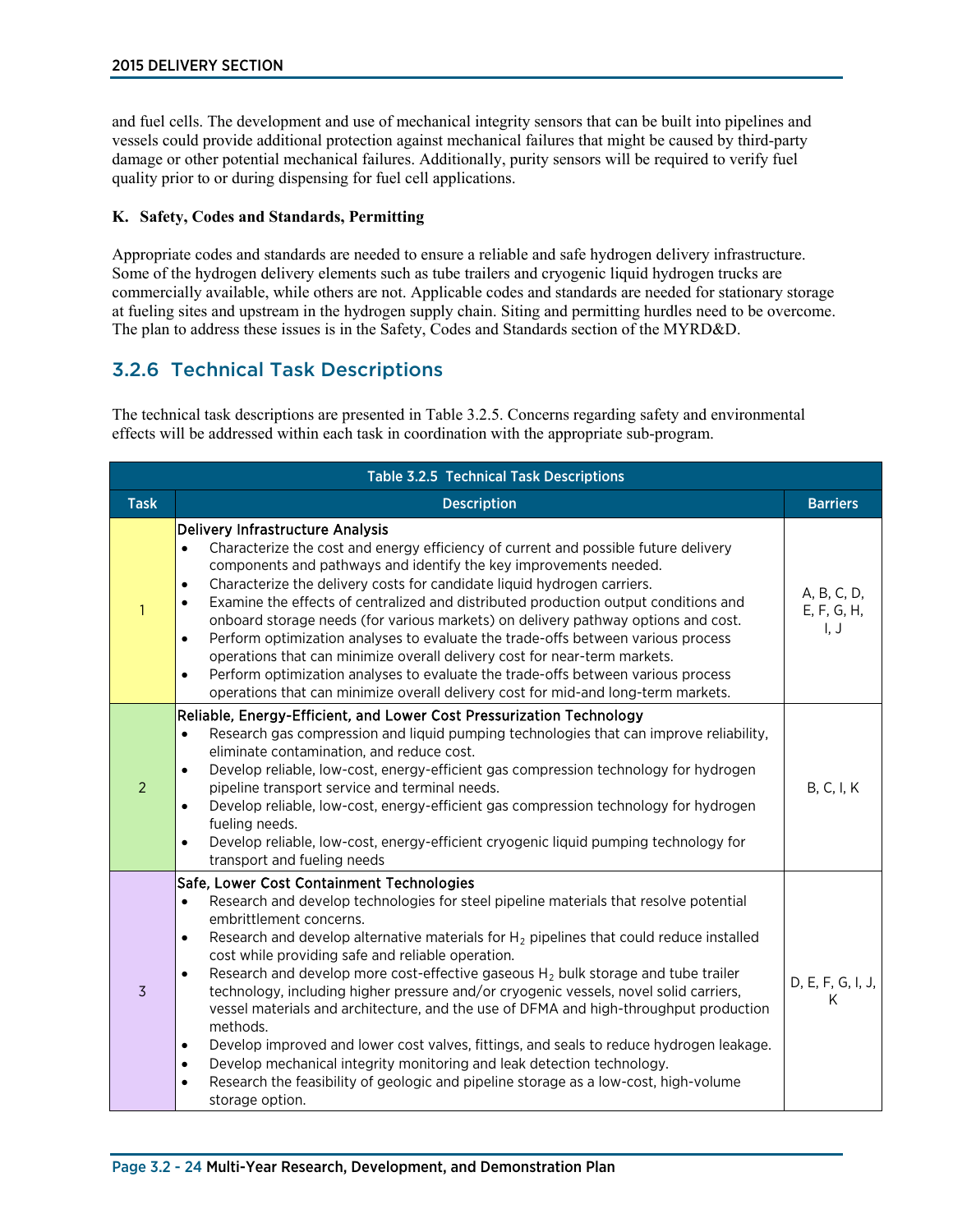| <b>Table 3.2.5 Technical Task Descriptions</b> |                                                                                                                                                                                                                                                                                                                                                                                                                                                   |                        |  |  |  |
|------------------------------------------------|---------------------------------------------------------------------------------------------------------------------------------------------------------------------------------------------------------------------------------------------------------------------------------------------------------------------------------------------------------------------------------------------------------------------------------------------------|------------------------|--|--|--|
| <b>Task</b>                                    | <b>Description</b>                                                                                                                                                                                                                                                                                                                                                                                                                                | <b>Barriers</b>        |  |  |  |
| $\overline{4}$                                 | Low-Cost Carrier Technologies (In collaboration with the Hydrogen Onboard Storage<br>Sub-Program)<br>Develop novel liquid hydrogen carrier technologies for high-volumetric energy density.<br>low-cost hydrogen transport.<br>Develop novel solid carrier technology for hydrogen bulk stationary storage.<br>$\bullet$<br>Develop technologies for transport/off-board regeneration of chemical hydrides.<br>$\bullet$                          | B, C, E,<br>G, I, J, K |  |  |  |
| $\overline{5}$                                 | Lower Cost, Energy-Efficient Hydrogen Liquefaction Technology<br>Investigate cost and energy efficiency gains for larger scale operations, achieving<br>additional energy integration, and improving refrigeration schemes.<br>Explore new, potential breakthrough technologies, such as magneto-caloric liquefaction.                                                                                                                            | Н                      |  |  |  |
| 6                                              | <b>Other Fueling Site/Terminal Operations</b><br>Identify and define other potential operational needs for fueling sites and terminals that<br>$\bullet$<br>may include gas cooling, final purification, thermal management during vehicle refueling,<br>robust dispensers, and systems for two-way onboard vehicle storage technologies.<br>Develop low-cost, energy-efficient, and safe technology as appropriate for these<br>٠<br>operations. | E, I, J, K             |  |  |  |

### 3.2.7 Milestones

The following chart shows the interrelationship of milestones and tasks for the Hydrogen Delivery subprogram from FY 2015 through FY 2020. The Hydrogen Delivery sub-program inputs/outputs are summarized in Appendix B.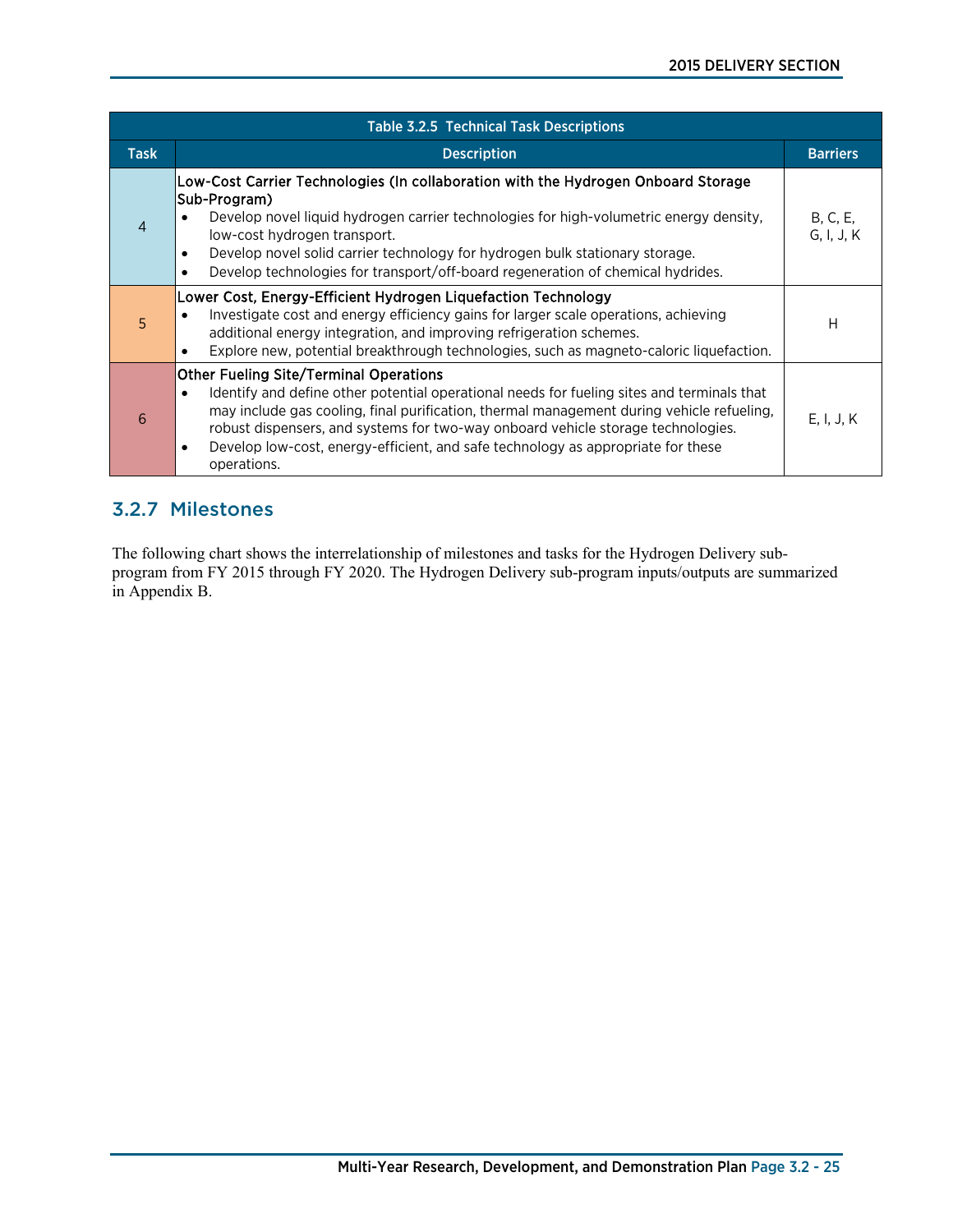**Hydrogen Delivery Milestone Chart**

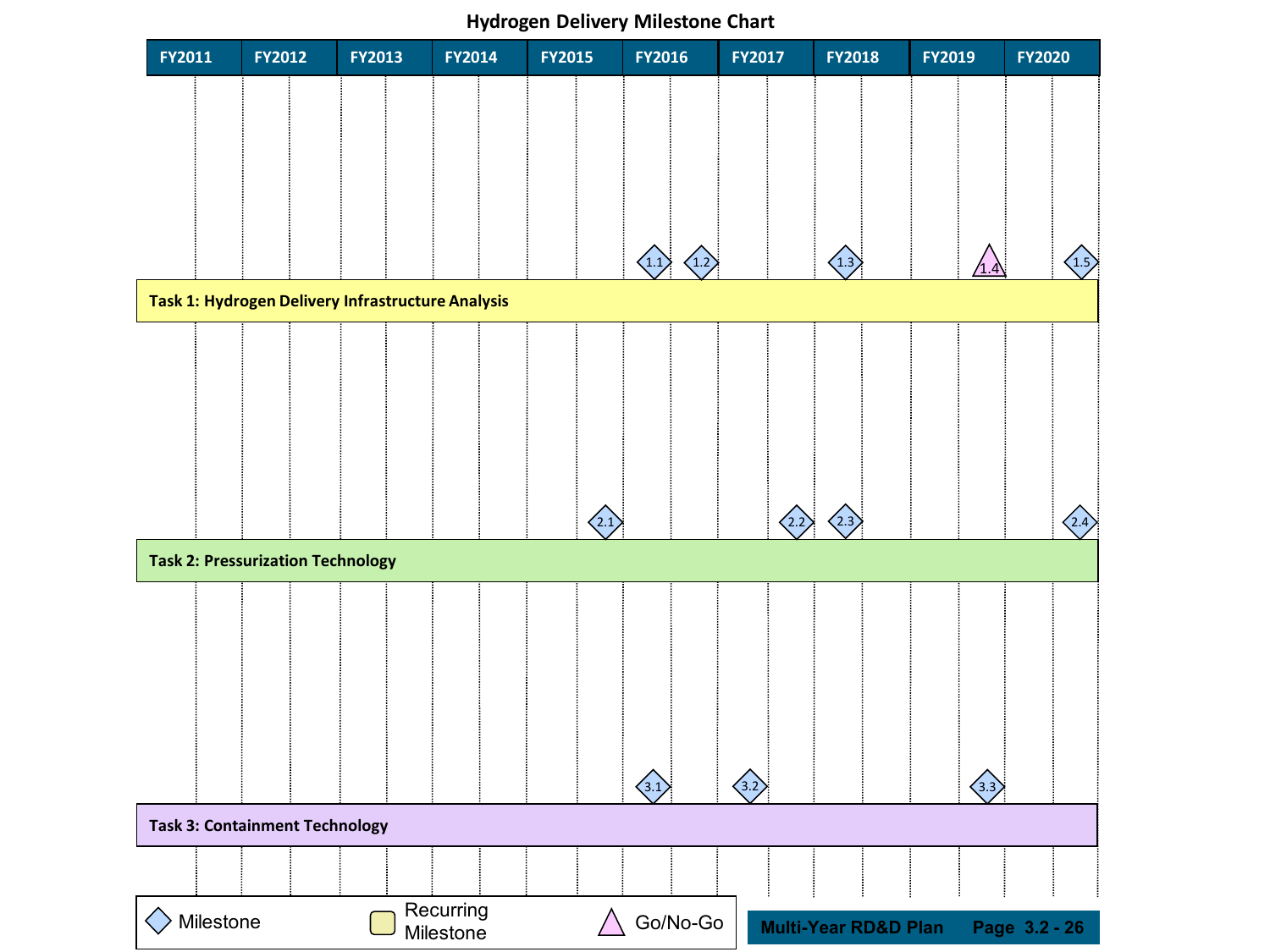### **Hydrogen Delivery Milestone Chart**

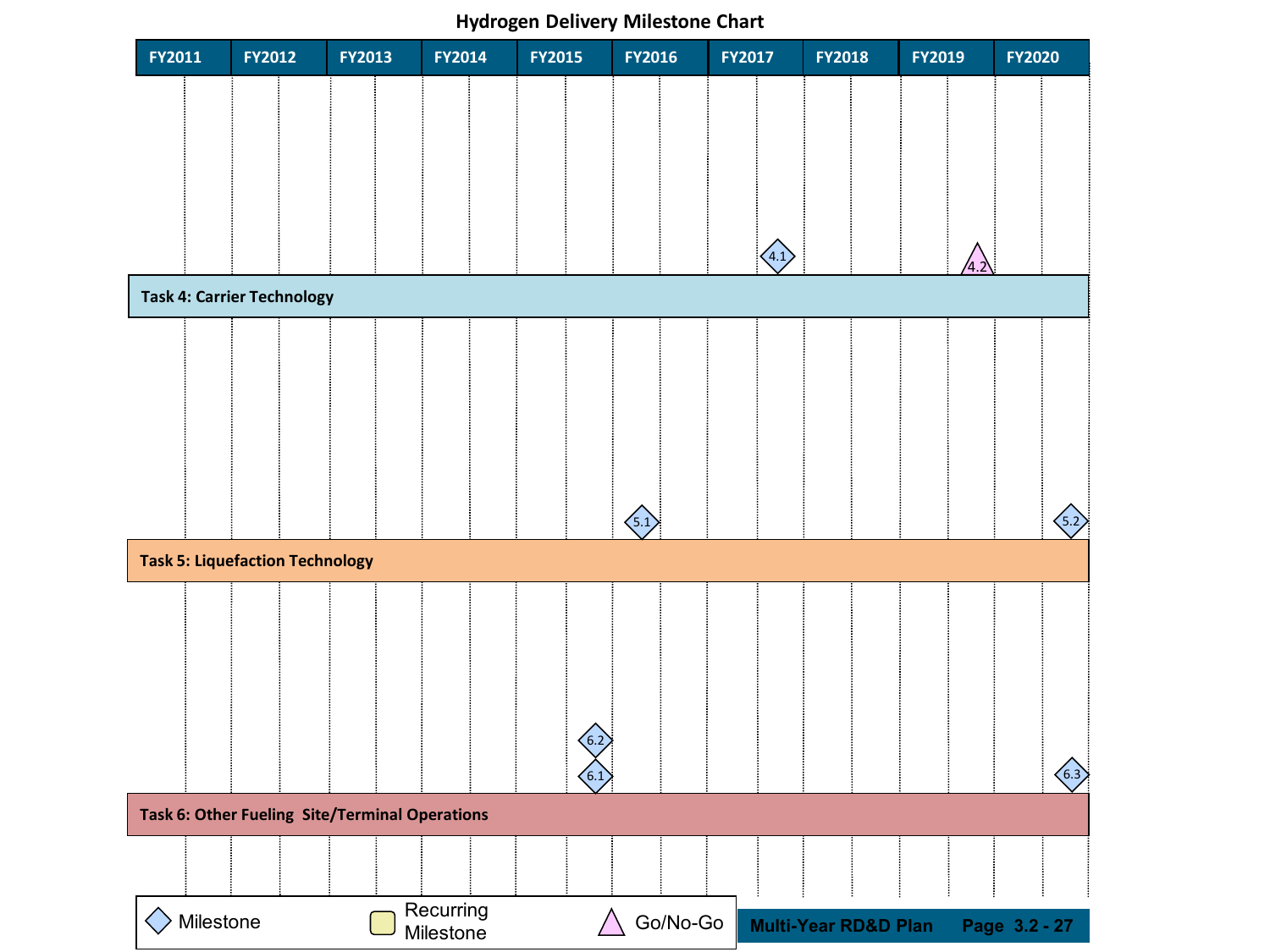| <b>Task 1: Delivery Infrastructure Analysis</b> |                                                                                                                                                                                                                                                   |  |  |  |  |
|-------------------------------------------------|---------------------------------------------------------------------------------------------------------------------------------------------------------------------------------------------------------------------------------------------------|--|--|--|--|
| 1.1                                             | Complete deep-dive analysis of potential liquefaction technology. (2Q, 2016)                                                                                                                                                                      |  |  |  |  |
| $1.2^{\circ}$                                   | Evaluate the projected costs for the transport/off-board regeneration of chemical hydrides. (4Q,<br>2016)                                                                                                                                         |  |  |  |  |
| $1.3\phantom{0}$                                | Complete deep-dive analysis of potential hydrogen carrier technology. (2Q, 2018)                                                                                                                                                                  |  |  |  |  |
| $1.4\,$                                         | Go/No-Go on the use of liquid hydrogen carriers as an effective means of hydrogen delivery. (4Q,<br>2019)                                                                                                                                         |  |  |  |  |
| $1.5\,$                                         | Coordinating with the $H_2$ Production and Storage sub-programs, identify optimized delivery<br>pathways that meet a H <sub>2</sub> delivery and dispensing cost of $\langle \frac{4}{2} \rangle$ gge for use in consumer vehicles. (4Q,<br>2020) |  |  |  |  |

| <b>Task 2: Pressurization Technology</b> |                                                                                                                                                                                    |  |
|------------------------------------------|------------------------------------------------------------------------------------------------------------------------------------------------------------------------------------|--|
| 2.1                                      | By 2015, reduce the cost of hydrogen delivery from the point of production to the point of use for<br>emerging regional consumer and fleet vehicle markets to <\$4/gge. (4Q, 2015) |  |
| 2.2                                      | Downselect two to three $H_2$ pressurization and/or containment technologies that minimize delivery<br>pathway cost for long-term markets. (4Q, 2017)                              |  |
| 2.3                                      | Verify 2020 targeted cost and performance for $H_2$ pressurization and/or containment technologies<br>that minimize delivery pathway cost for long-term markets. (2Q, 2018)        |  |
| 2.4                                      | By 2020, reduce the cost of hydrogen delivery from the point of production to the point of use in<br>consumer vehicles to <\$2/gge. (4Q, 2020)                                     |  |

| <b>Task 3: Containment Technology</b> |                                                                                                                   |  |
|---------------------------------------|-------------------------------------------------------------------------------------------------------------------|--|
| 3.1                                   | Complete verification of the steel-concrete vessel technology (Q2, 2016)                                          |  |
| 3.2                                   | Complete performance and cost evaluation of stationary wire wrapped vessel technology. (2Q, 2017)                 |  |
| 3.3                                   | Develop a technology for system mechanical integrity monitoring and leak detection of FRP pipeline.<br>(4Q. 2019) |  |

| <b>Task 4: Carrier Technology</b> |                                                                                                                                         |  |
|-----------------------------------|-----------------------------------------------------------------------------------------------------------------------------------------|--|
| 4.1                               | Initial downselect of potential liquid carrier systems for hydrogen delivery and bulk storage based on<br>Go/No-Go decision. (3Q, 2017) |  |
| 4.2                               | Go/No-Go on the economic viability of liquid hydrogen carriers for minimizing hydrogen delivery<br>cost. (4Q, 2019)                     |  |